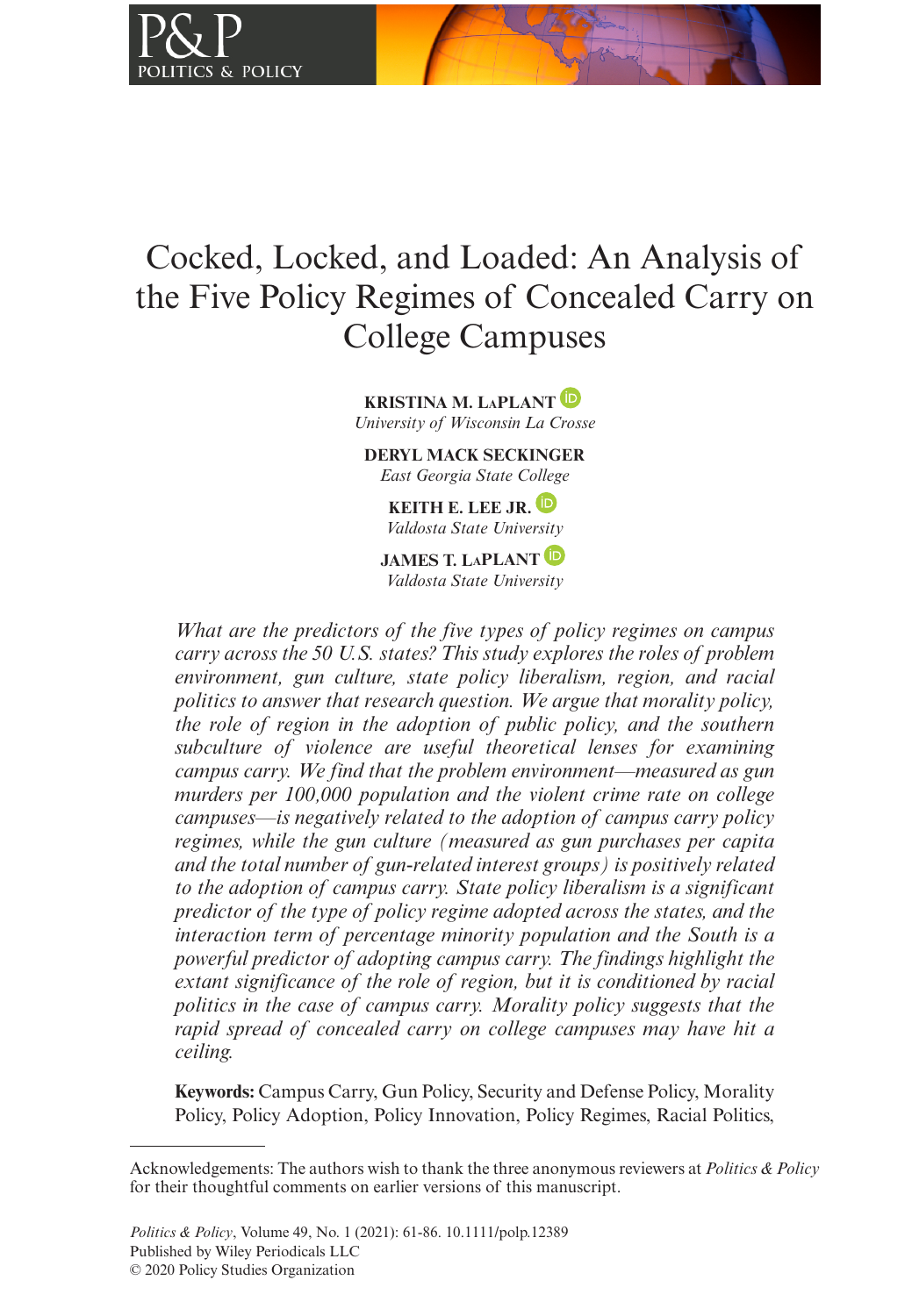Regional Policy/Regionalization, Southern United States, Comparative Politics.

## **Related Articles:**

Butz, Adam M., Michael P. Fix, and Joshua L. Mitchell. 2015. "Policy Learning and the Diffusion of Stand-Your-Ground Laws." *Politics & Policy* 43 (3): 347-377. <https://doi.org/10.1111/polp.12116>

Joslyn, Mark R., and Donald P. Haider-Markel. 2018. "Motivated Innumeracy: Estimating the Size of the Gun Owner Population and its Consequences for Opposition to Gun Restrictions." *Politics & Policy* 46 (6): 827-850. <https://doi.org/10.1111/polp.12276>

Smith-Walter, Aaron, Holly L. Peterson, Michael D. Jones, and Ashley Nicole Reynolds Marshall. "Gun Stories: How Evidence Shapes Firearm Policy in the United States." *Politics & Policy* 44 (6): 1053-1088. [https://doi.](https://doi.org/10.1111/polp.12187) [org/10.1111/polp.12187](https://doi.org/10.1111/polp.12187)

## **Listo para disparar: un análisis de los cinco regímenes de políticas de transporte oculto en los campus universitarios**

*¿Cuáles son los predictores de los cinco tipos de regímenes de políticas en el campus que se aplican en los 50 estados? Este estudio explora el papel del entorno problemático, la cultura de las armas, el liberalismo de la política estatal, la región y la política racial para responder a esa pregunta de investigación. Argumentamos que la política de moralidad, el papel de la región en la adopción de políticas públicas y la subcultura sureña de la violencia son lentes teóricos útiles para examinar la capacidad del campus. Descubrimos que el entorno problemático, medido como asesinatos con armas por cada 100,000 habitantes y la tasa de delitos violentos en los campus universitarios, está relacionado negativamente con la adopción de regímenes de políticas públicas en el campus, mientras que la cultura de las armas (medida como compras de armas per cápita y el número total de grupos de interés relacionados con armas) está positivamente relacionada con la adopción del portafolio en el campus. El liberalismo de las políticas estatales es un predictor significativo del tipo de régimen de políticas adoptado en los estados, y el término de interacción del porcentaje de población minoritaria y el Sur es un poderoso predictor de la adopción del porte de armas en los campus. Los hallazgos destacan la importancia existente del papel de la región, pero está condicionado por la política racial en el caso de la carga del campus. La política de moralidad sugiere que la rápida propagación del equipaje de mano oculto en los campus universitarios puede haber tocado techo.*

**Palabras Clave:** Porte de armas en los campus, Política de armas, Política de seguridad y defensa, Política de moralidad, Adopción de políticas, Innovación de políticas, Regímenes políticos, Política racial, Política regional / regionalización, Sur de Estados Unidos, Política comparada.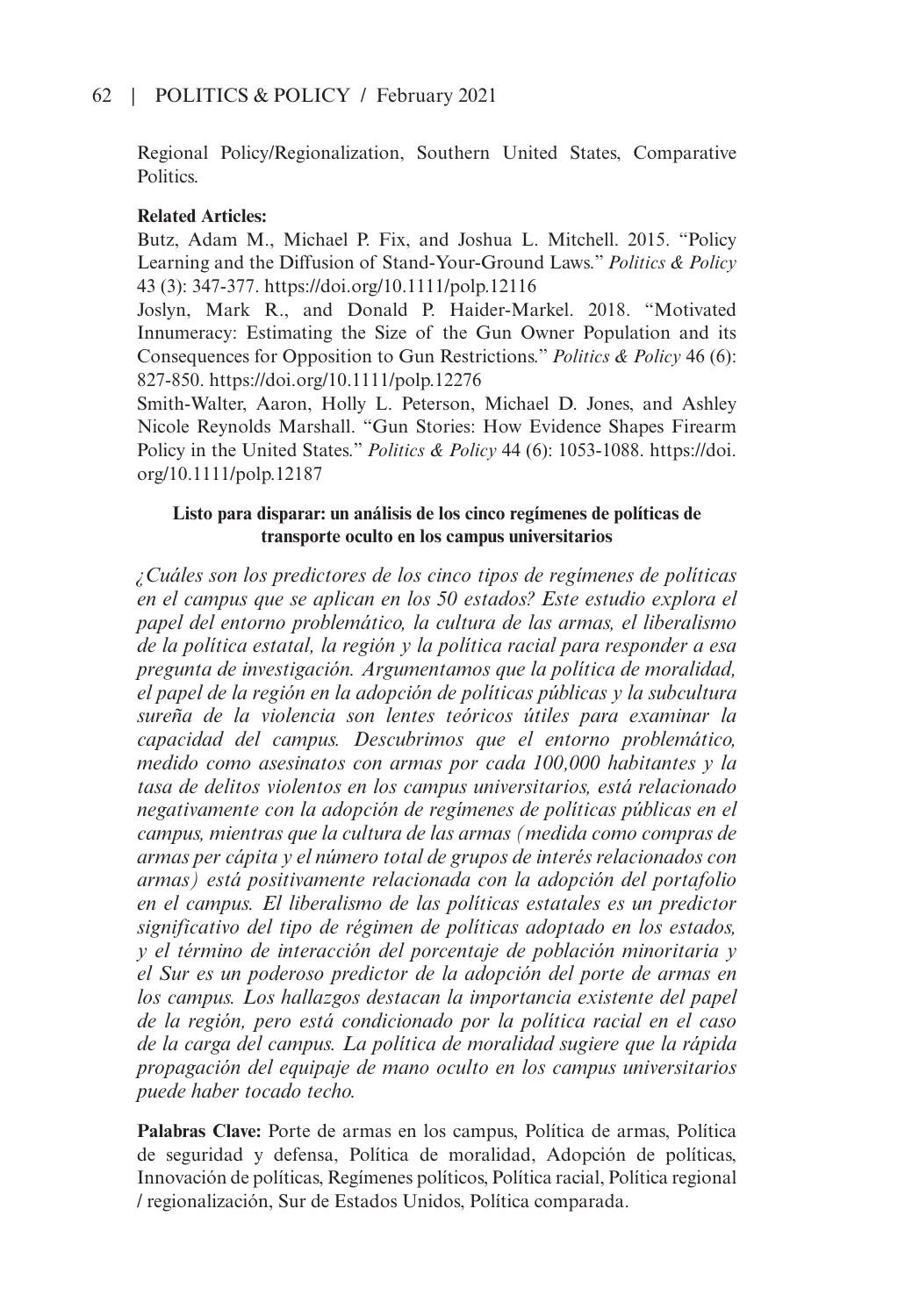#### **扣上扳机、锁定并装上子弹**:**关于大学校园隐蔽持枪的五个政策制度分析**

全美五十州关于校园持枪的五种政策制度的预测物是什么?为回答 该问题,本研究探究了问题环境、枪支文化、州政策自由主义、地 区、以及种族政治产生的作用。我们主张,道德政策、地区在公 共政策采纳中发挥的作用、以及南部暴力亚文化是用于分析校园持 枪的有用理论视角。我们发现,问题环境*—*衡量方式为每*10*万人中 枪杀案数量和大学校园暴力犯罪率*—*与校园持枪政策制度的采纳呈 负相关,而枪支文化(衡量方式为人均枪支购买量和枪支利益集团 总数)与校园持枪呈正相关。州政策自由主义是各州所采纳政策制 度类型的显著预测物,并且少数群体百分比和美国南部之间的交互 作用是校园持枪的强有力预测物。研究发现强调了地区作用的显著 性,但地区作用在校园持枪案例中受种族政治的影响。道德政策暗 示,大学校园隐蔽持枪的快速传播可能已经触及上限。

**关键词:**校园持枪, 枪支政策, 安全与防卫政策, 道德政策, 政策采纳, 政策创新, 政策制度, 种族政治, 地区政策/地区化, 美国南部, 比较政治.

After a mass shooting at the Umpqua Community College in Roseburg, Oregon left nine dead and nine injured, President Obama lamented before the White House press corps, "Somehow this has become routine. The reporting is routine. My response here at this podium ends up being routine, [and] the conversation in the aftermath of it…We have become numb to this" (Collinson 2015). Since the mass shooting at Virginia Tech in April 2007, 320 people have been shot with 122 killed and 198 injured by gunfire on college and university campuses in the United States (Jones 2018). The response from state legislatures has been quite varied with several states expanding concealed carry to college campuses, other states leaving the decision to colleges and universities, and many states prohibiting concealed carry on college campuses. The research question at the heart of this study is: what factors predict state policy on concealed carry on college campuses? This study explores concealed carry on college campuses through the lens of the policy innovation literature, with particular attention given to the role of morality policy and region, to examine state policy on concealed carry on college campuses across all 50 states.

#### **Models of Policy Innovation**

Studies on the spread of ideas and innovations across the American states have been a hallmark of public policy studies for the past half century. In their analysis of the voluminous literature, Berry and Berry (2018, 260) observe that a variety of mechanisms may influence a policy's adoption that can vary with the characteristics of a state, across time as information becomes increasingly available, and by the specific nature of the policy. In terms of the key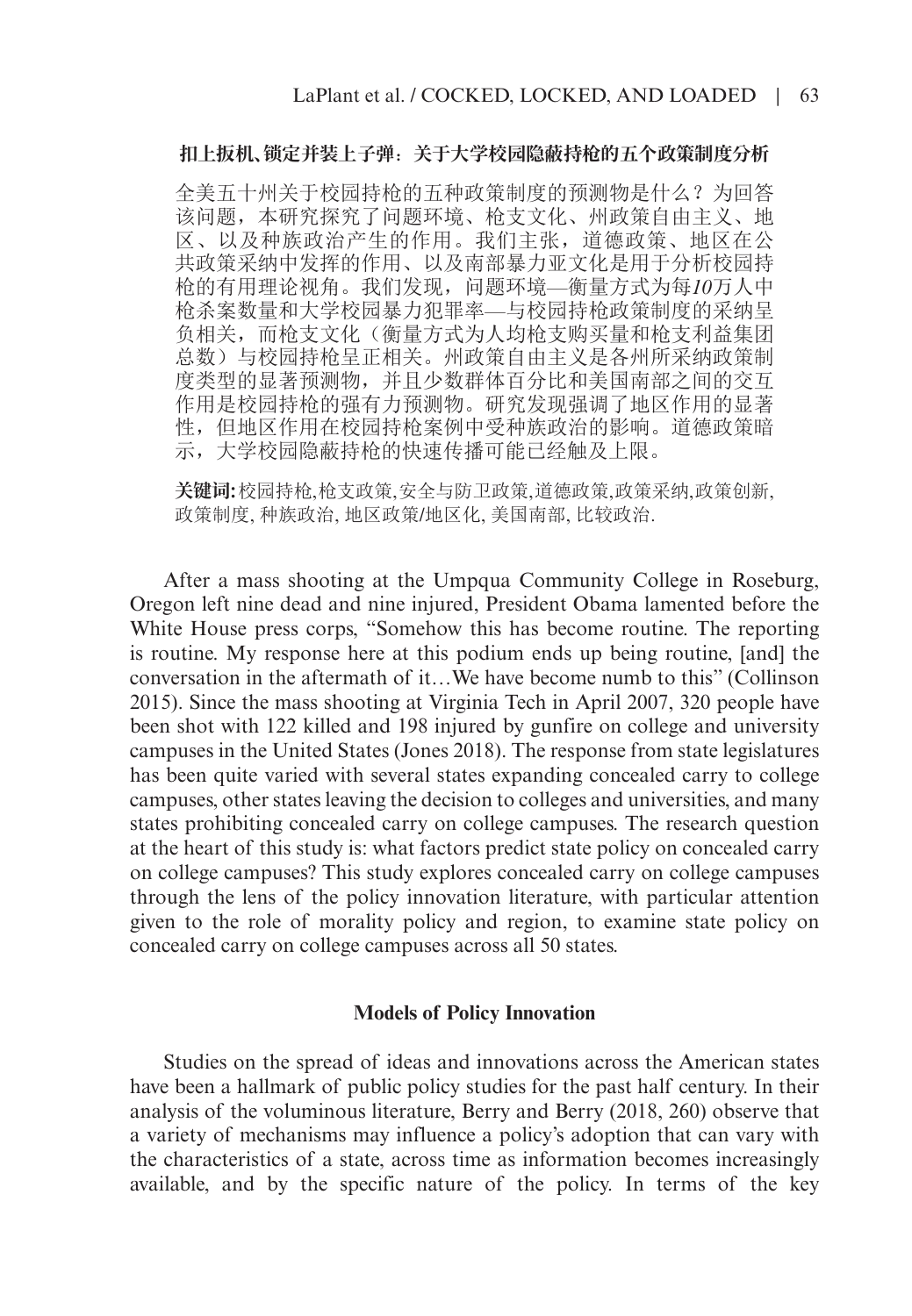characteristics of a state, Walker (1969) found that larger and wealthier states, as well as those with a high degree of legislative professionalism, competitive party systems, and a frequent turnover of officeholders, were most likely to be progressive adopters of public policy innovations. A focus on the availability of information turns our attention to the role of "individual policy entrepreneurs," "interstate professional associations," and "national campaigns by advocacy coalitions" (Karch 2007, 25).

An examination of the nature of the policy under investigation can highlight the importance of a state's problem environment, resources, and orientation to government power (Nice 1994). In relation to the problem environment, Nice (1994, 33) observes that "a crisis, a deteriorating situation, or a vague perception that current performance is not satisfactory can spur decision makers into searching for new approaches, assessing their merits, and adopting those innovations that offer some prospect for improving the situation."

Berry and Berry (2018, 260-5) identify three models of policy innovation: the national interaction model, the regional diffusion model, and the leaderlaggard model. The authors report that "there is strong theoretical justification for expecting that some policy diffusion is regional, and there is much empirical evidence of regional diffusion across jurisdictions" (264). A public policy innovation within a region or by a neighboring state can serve as a powerful catalyst for adoption by a state legislature (Berry and Berry 1990; Carter and LaPlant 1997; Walker 1969; Winder and LaPlant 2000). This relationship can be conditioned by ideology. Grossback, Nicholson-Crotty, and Peterson (2004, 540) emphasize that

states learn from each other, but this learning depends more on the degree of ideological similarity between the states than the signals that come with region or mere adoption… If states similar to them ideologically, and not just proximate to them geographically, have adopted, they are more likely to do so.

Incrementalism can be another model for studying policy innovation. Boushey (2010, 171) explains that "the incrementalist perspective is a useful starting point for thinking about the decision-making pressures leading to interstate policy diffusion," but an investigation of 133 policy innovations finds that "decision making in policy diffusion generally does not match the expectations of policy incrementalism" (172). In contrast, Boushey (179) proposes an epidemiological model for understanding the causes of policy innovation in which "policy outbreaks are likewise triggered by the rare interaction of environment, policy innovation, carriers, and hosts." Our study is shaped by these various approaches as we investigate the influence of state characteristics, problem environment, ideology, and regional patterns on the types of campus carry laws.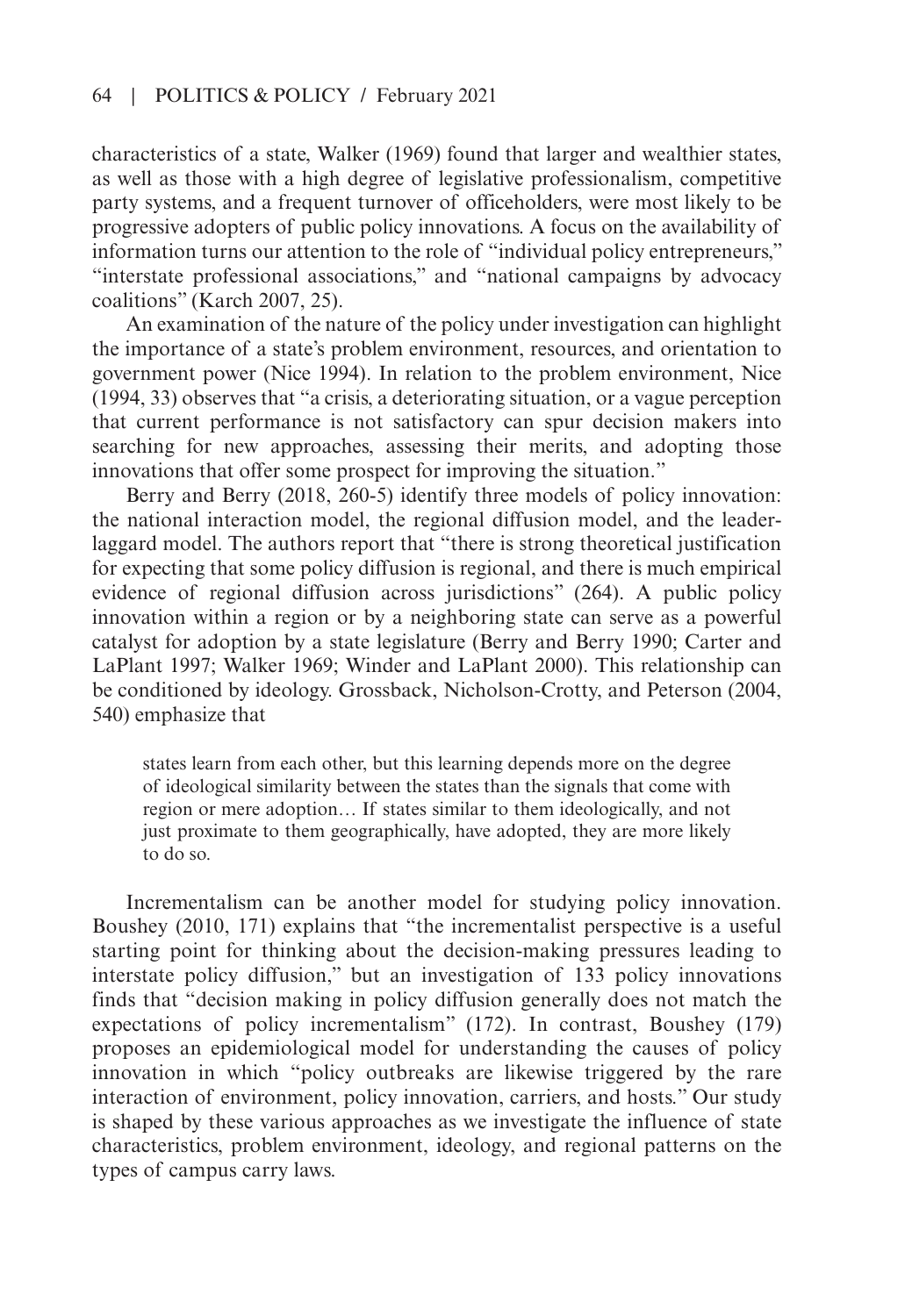#### **Gun Policy Adoption**

An emerging and intriguing body of scholarship explores the adoption of gun policy. As urban governments struggle to deal with handgun violence, Alderdice (2013) identifies the legal challenges and institutional obstacles that can undermine the efforts of national advocacy networks and urban governmental officials. Goss (2015) calls our attention to the more than 80 gun laws that have been enacted by federal and state legislators to regulate gun access by those with mental illness. The study notes the role of mass shootings, bipartisanship, and interest group support in the enactment of such laws.

Given that 22 states have adopted Stand-Your-Ground (SYG) laws over the last ten years, Butz, Fix, and Mitchell (2015) conduct an event history analysis to explore the internal and external determinants of adoption. In relation to internal determinants, the authors test the influence of political ideology, population density, percentage in poverty, and percentage minority, while the impact of "gun culture" is tested through the number of gun purchases as well as the number of gun-related interest groups operating in the state (Butz, Fix, and Mitchell 2015, 351). The authors also consider the impact of gun crime rates on the adoption of SYG laws. For external determinants, Butz, Fix, and Mitchell explore policy learning as the number of neighboring states who have adopted SYG laws and whether the most ideologically similar neighbor has adopted them. The authors (369) report intriguing findings, most notably "the presence of African-American and Hispanic populations is found to significantly increase the likelihood of SYG adoptions [in southern states] whereas, outside of the South, minority presence exhibits a substantial negative association." The powerful interaction effect of percentage minority and the dummy variable for the South is attributed to the enduring racial politics of the South, especially the perceived "racial threat" of minorities in relation to crime and gun policies (369). Surprisingly, the study finds that adoption in neighboring states reduces the likelihood of SYG adoption in the home state, with this pattern evident among nonsouthern states, and the authors call for more research on the complicated external determinants of policy innovation (369).

Johnson and Zhang (2020) explore the intrastate and interstate predictors of the introduction of campus carry bills as well as the enactment of such laws. In relation to the introduction of bills—37 states have introduced campus carry bills—the authors identify four statistically significant positive predictors: total number of active shooter incidents, percentage of Republicans in state government, citizen political ideology (conservative), and introduction of campus carry legislation in a neighboring state. The study is less successful in predicting the actual enactment of campus carry, but the event history analysis reveals that "conservative citizen political ideology and anti-gun control interests are positively related to the enactment of campus carry laws" (Johnson and Zhang 2020, 114). Total donations to candidates running for state-level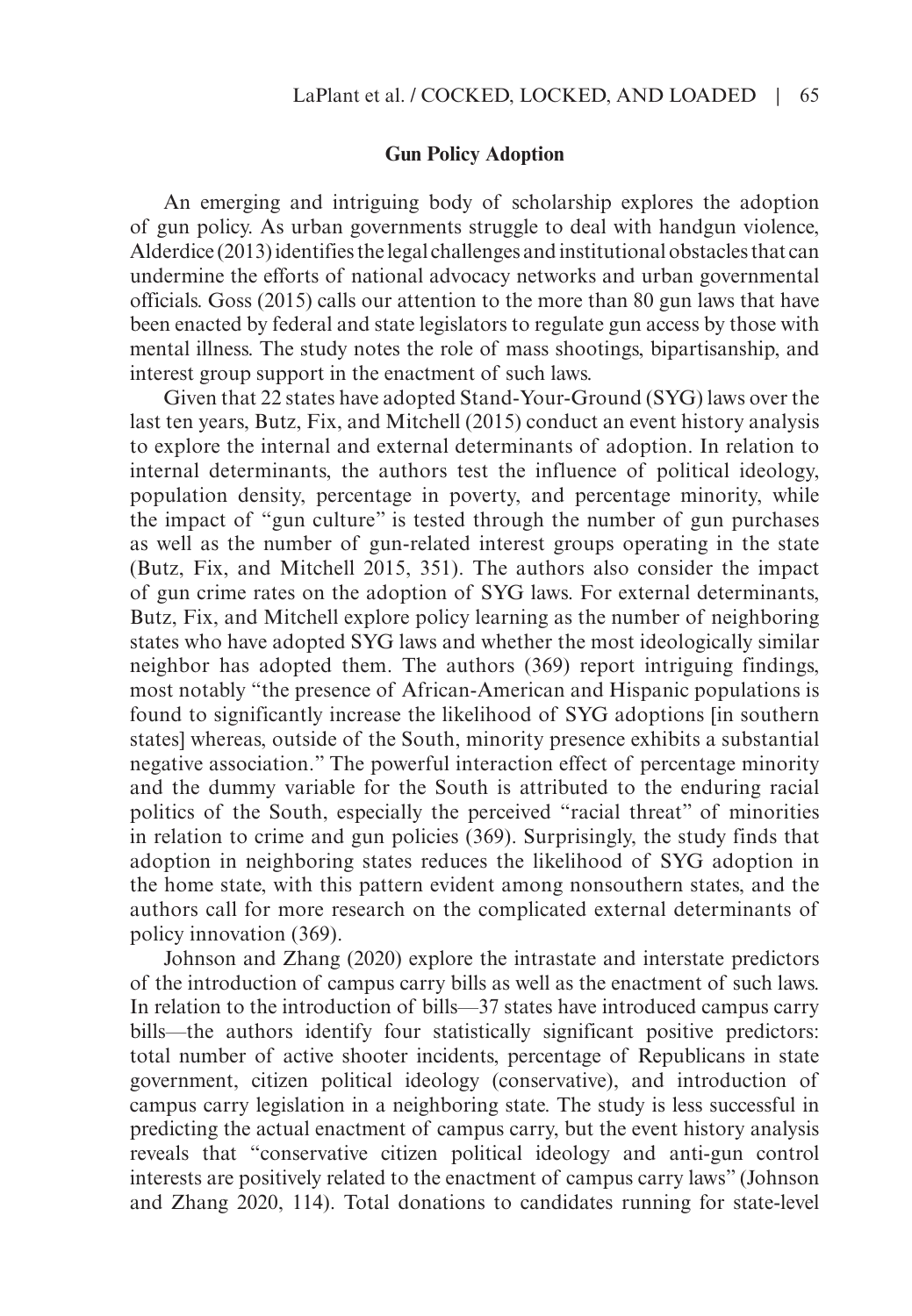offices constitute the anti-gun control interests variable. Interestingly, an active shooter incident in the previous year, the proportion of Republicans in state government, and enactment of campus carry in a neighboring state are not related to the enactment of campus carry laws.

The role of ideology is also on display in McLean and Sorens' (2019) study of state firearms laws. The authors report "while state policy liberalism has long correlated positively with restrictive gun regulation, this relationship strengthened over the 1986-2016 period" (McLean and Sorens 2019, 638). Furthermore, with the growing polarization of the American states on gun control, state policy regimes have become more internally consistent (649).

#### **Theoretical Framework**

#### **Morality Policy**

Butz, Fix, and Mitchell (2015) highlight the adoption of SYG laws as an example of morality policy. Morality policy is defined by "technical simplicity and a potential for high salience among the mass constituency" and SYG laws fit the bill as "not overly complex or broadly redistributive materially" with the potential for high salience among the public on self-defense policies (Butz, Fix, and Mitchell 2015, 357). In the realm of morality policy, an innovation can trigger the rapid spread of a public policy (Boushey 2010, 176), which was certainly on display with SYG as more than 20 states adopted such laws between 2005 and 2011 (Butz, Fix, and Mitchell 2015, 358). Another defining characteristic of morality policy is significant disagreement over first principles given that morality policy legitimizes certain basic values while rejecting others (Mooney and Lee 1999, 768).

Campus carry fits hand in glove with morality policy. It is not especially complex while being technically simple with the argument of a good guy with a gun stopping a bad guy with a gun on a college campus. Given the all too prevalent school shootings in the United States, it is an issue that we are constantly reminded of with the potential for high salience among the mass public. While not at the same level as SYG laws, the enactment of campus carry has followed a pattern of rapid spread with nine states adopting between 2010 and 2018. Furthermore, we need to look no further than the debates on college campuses, in state legislatures, and between pro-gun and anti-gun forces to see the significant disagreements over first principles of campus carry as the answer to protecting person, place, and property.

#### **Region and the Subculture of Violence**

Region has been a staple of studies of policy innovation, and our study pays particular attention to the role of region in the adoption of the various types of campus carry laws. Given our interest in the relationship between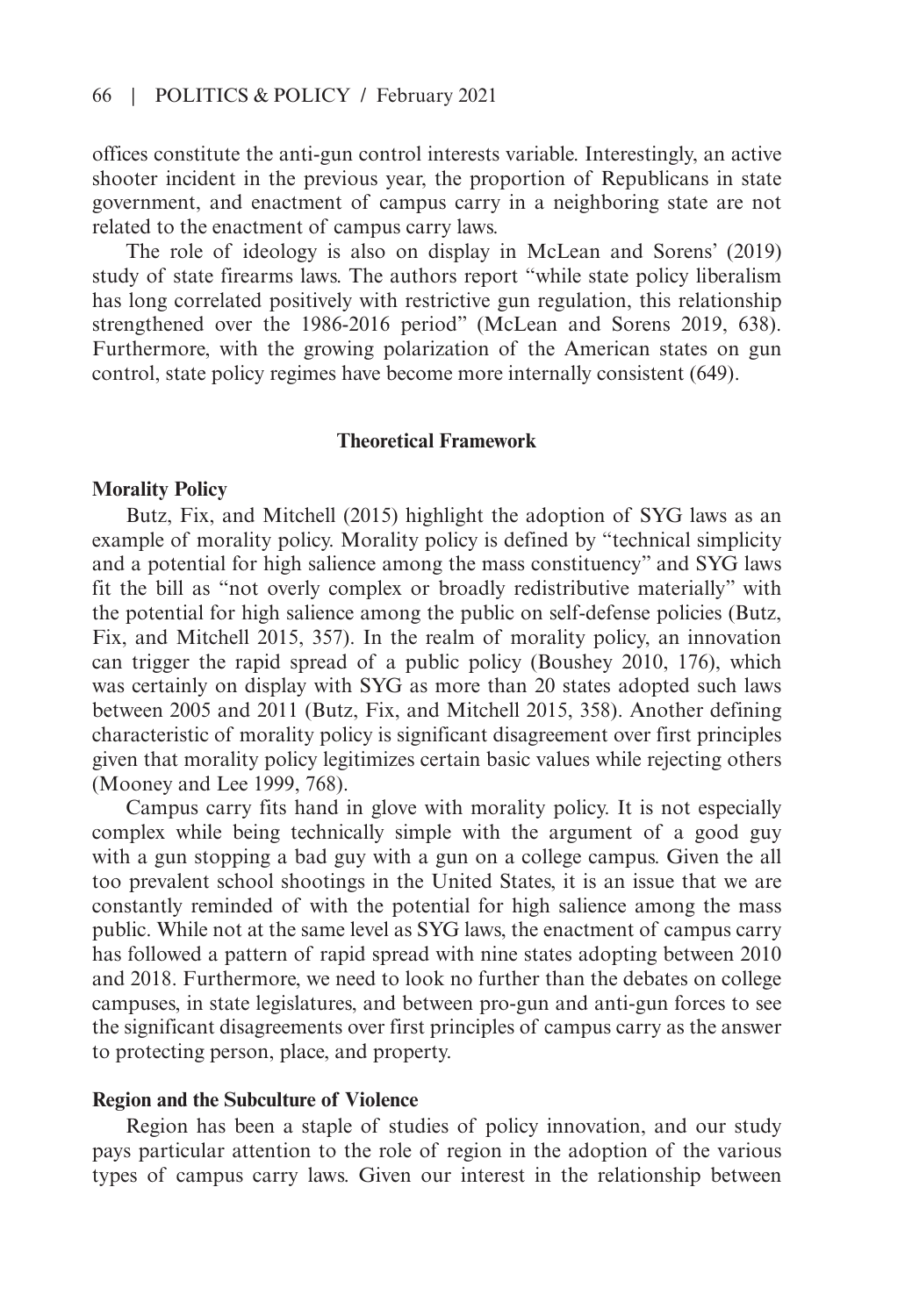region and gun policy, the scholarship on the southern subculture of violence can be illuminating. Throughout the twentieth century, the South has produced homicide rates well above the national average. The high murder rate has resulted in a definition of the South as "that part of the United States lying below the Smith and Wesson line" (Hackney 1969, 906). Wolfgang and Ferracuti (1967) advance the thesis that variations in rates of violence among populations can be attributed to cultural or subcultural values that prescribe and reinforce violent behavior patterns. Although Wolfgang and Ferracuti do not specifically refer to the American South, the concept of a "subculture of violence" would soon be applied to the region. Based upon an analysis of data from 1920-64, Hackney (908) finds that "southerners show a relatively greater preference than do nonsoutherners for murder rather than suicide." After controlling for urbanization, education, wealth, and age, Hackney (914) finds "a significant portion of the variation from state to state in the white homicide rate, and in the white suicide rate, that is not explained by variations in measures of development, but that is explained by southerness."

Although Hackney (1969) calls attention to levels of gun ownership and corporal punishment of children to explain regional variations in the homicide rate, he emphasizes that the southern "world view" may account for the subculture of violence. Hackney (920) invokes Wilbur Cash's (1941) work *The Mind of the South* to explain the southern propensity for violence. Southerners have historically resorted to the private settlement of disputes because of the absence of institutions of law enforcement (921). Cash describes a South in which whites are united by "a wild, almost irrational hatred of government and a mania for individualism left behind from the days of the frontier" (Applebome 1996, 160). A "culture of honor" has become a popular explanation for the southern subculture of violence. Cohen and others (1999, 257) explain that "the U.S. South (and the West) historically have been characterized by what anthropologists call a culture of honor. That is, men in these cultures held to a stance of toughness and physical prowess and often responded to insults, threats, and serious affronts with violence."

Nisbett and Cohen (1996, 4) elaborate that the legacy in the American South of "herding societies are typically characterized by having 'cultures of honor' in which a threat to property or reputation is dealt with by violence." Furthermore, Spitzer (2004, 12) describes "those who compose and support active gun culture are overwhelmingly white males, live in rural areas (especially in the South), are likely to be Protestant, and are from 'old stock' (i.e., have ancestors who came to this country longer ago than the most recent immigrant waves)." Spitzer highlights two areas of gun culture: the hunting/sports ethos and the militia/ frontier ethos. Morality policy is once again on display given its endorsement of certain values and rejection of others, and "it redistributes moral values just as surely as a progressive income tax scheme redistributes economic values" (Mooney and Lee 1999, 768).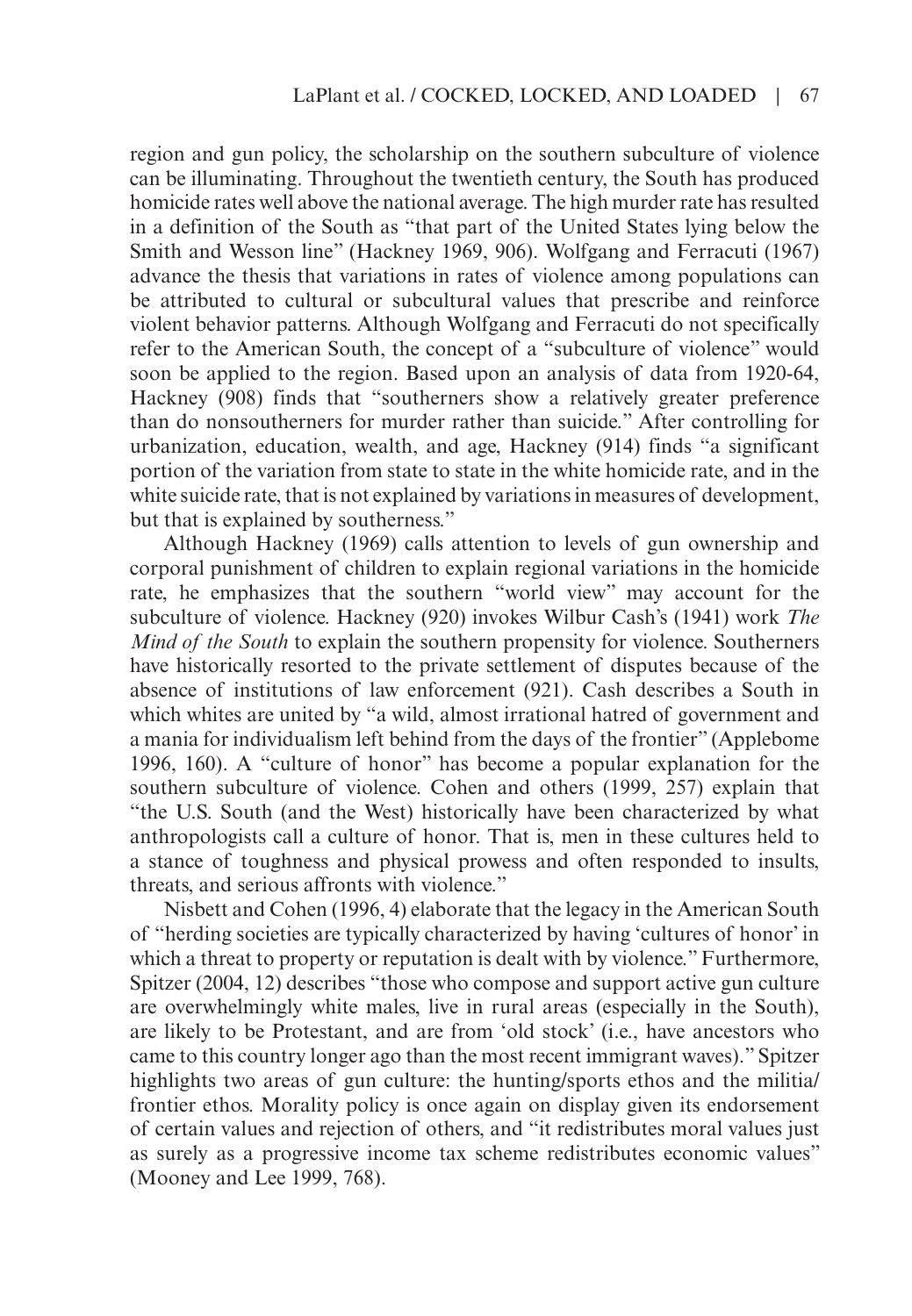## 68 | Politics & Policy / February 2021

#### **Policy Innovation is not Just a Binary Choice**

Berry and Berry (2018) challenge us to think beyond the standard dependent variable of adopt or not adopt in a given year, which has so often defined policy innovation research. In certain situations, rather than envisioning a simple binary choice (adopt or not), they suggest that it may be best "to view the choice as among three or more distinct alternatives" (Berry and Berry 2018, 283). That advice is at the heart of our examination of the different types of campus carry laws across the 50 U.S. states. While Johnson and Zhang (2020) insightfully examine the introduction of campus carry laws as well as the binary choice of enact or not in a survival model, we contend that great insight can be gained by examining the distinct types of campus carry laws.

#### **Data and Methods**

Many studies in the policy innovation literature are quite often singular in scope. A significant portion of the literature consists of research that examines a specific policy issue and how that issue proliferates among other states over time. However, policies are rarely seamlessly spread among neighboring states and often result in newer or more innovative policies that are either more prohibitive or less restrictive according to the constitutive needs of a given population. Such is the issue with the policy adoption of concealed carry on college campuses. Colorado in 2003 and Utah in 2004 became the first states to permit concealed handguns on college campuses (Bartula and Bowen 2015). Since then, states have adopted a variety of concealed carry policies that differ significantly in the degree of autonomy college campuses have in regulating their own weapons policy.

This study deviates from traditional analyses on policy innovation, which typically employ event history analyses to identify the determinants of when adoption occurs, and instead focuses on the determinants of what type of policy is adopted. Since we move beyond a simple binary choice, we are less concerned with adopt versus nonadopt in a given year and more concerned with understanding the predictors of the various types of campus carry laws. This study follows the pattern of previous policy innovation studies of gun laws by investigating the internal factors within states, as well as external or interstate factors, which shape a specific policy regime on concealed carry policy. This study incorporates the concept of policy regimes from Pelz (2015, 333) as "a dominant approach to an emerging policy. Specifically, the political, economic, and social dimensions of states that are channeled through various state institutions are likely to direct a specific interpretation of a policy innovation." Armed Campuses (2018) provides a useful typology for identifying five different policy regimes that vary in campus carry autonomy. The five major categories were cross-referenced against an analysis by the National Conference of State Legislatures (2018) and constitute the dependent variable of this analysis,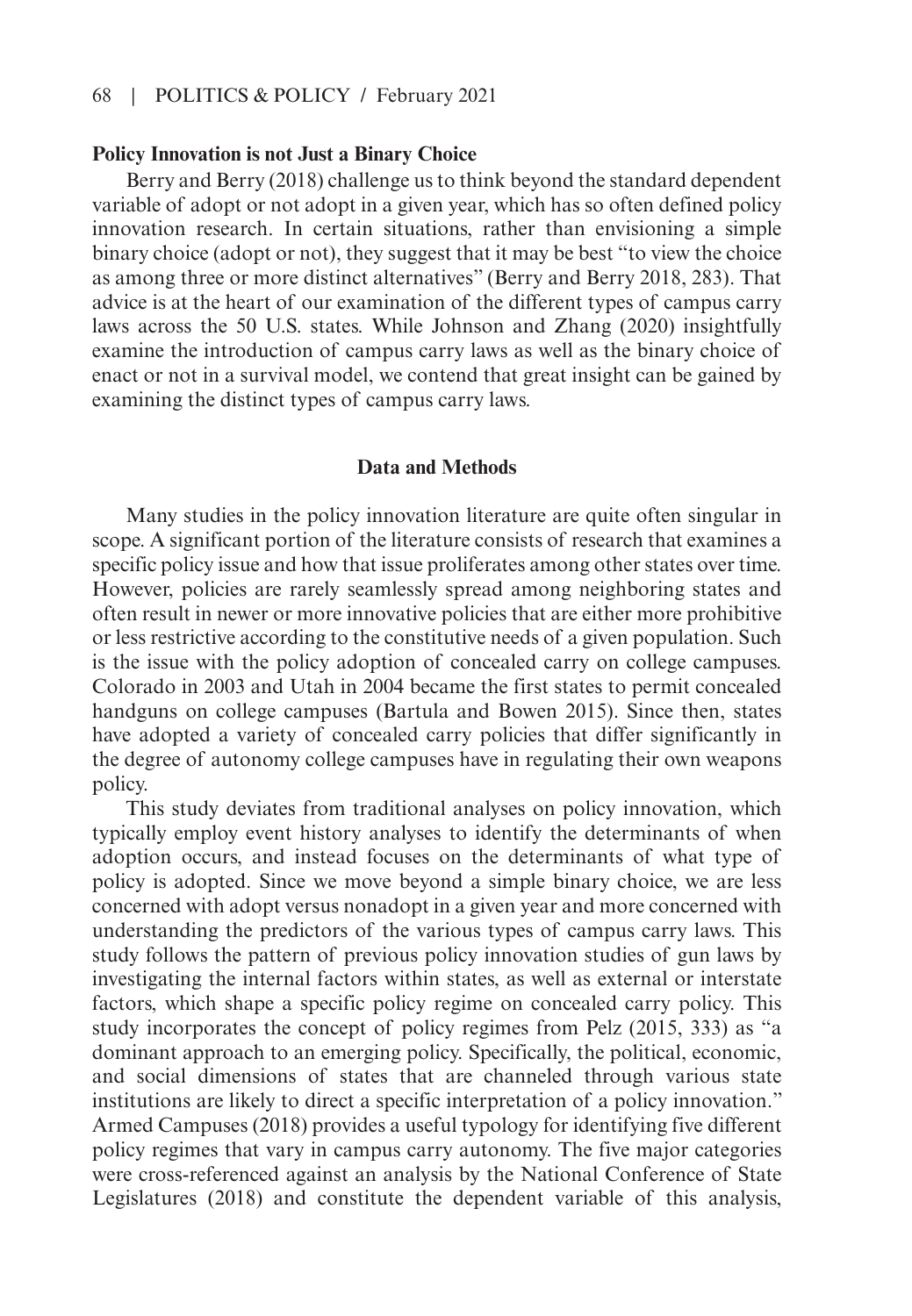

**Figure 1. Five Types of Concealed Carry on College Campus Laws across the 50 States**

illustrated in Figure 1. The following categories have been updated to reflect any legislative changes and gubernatorial actions through December 2018.

The five categories of campus carry policies are operationalized as an ordinal variable whereby greater values indicate greater autonomy to carry a firearm. Ten states have adopted laws where concealed carry on college campuses is prohibited by law. These laws represent the least autonomous—or most restrictive—concealed carry policies and are coded as 1. Eight states have adopted laws where concealed carry on college campuses is prohibited by law but firearms are allowed in locked cars on campuses. This category is coded as 2. Twenty states have adopted laws whereby colleges and universities have the authority to decide weapons policies. This category is coded as 3. Five states have adopted laws whereby concealed carry on college campuses is allowed by law but colleges and universities can limit carry locations and/or who may carry. This category is coded as 4. Finally, seven states have adopted laws where concealed carry on college campuses is fully allowed by law. These laws represent the most autonomous—or least restrictive—concealed carry policy and is coded as 5.

We recognize there may be some skepticism regarding whether the five policy regimes identified in this study are truly ordinal. We believe that the ordinal operationalization of these five policy regimes is appropriate considering each level represents greater accessibility to carrying a concealed firearm on a college campus. In particular, this ordinal measurement (derived directly from Armed Campuses and cross-referenced with the National Conference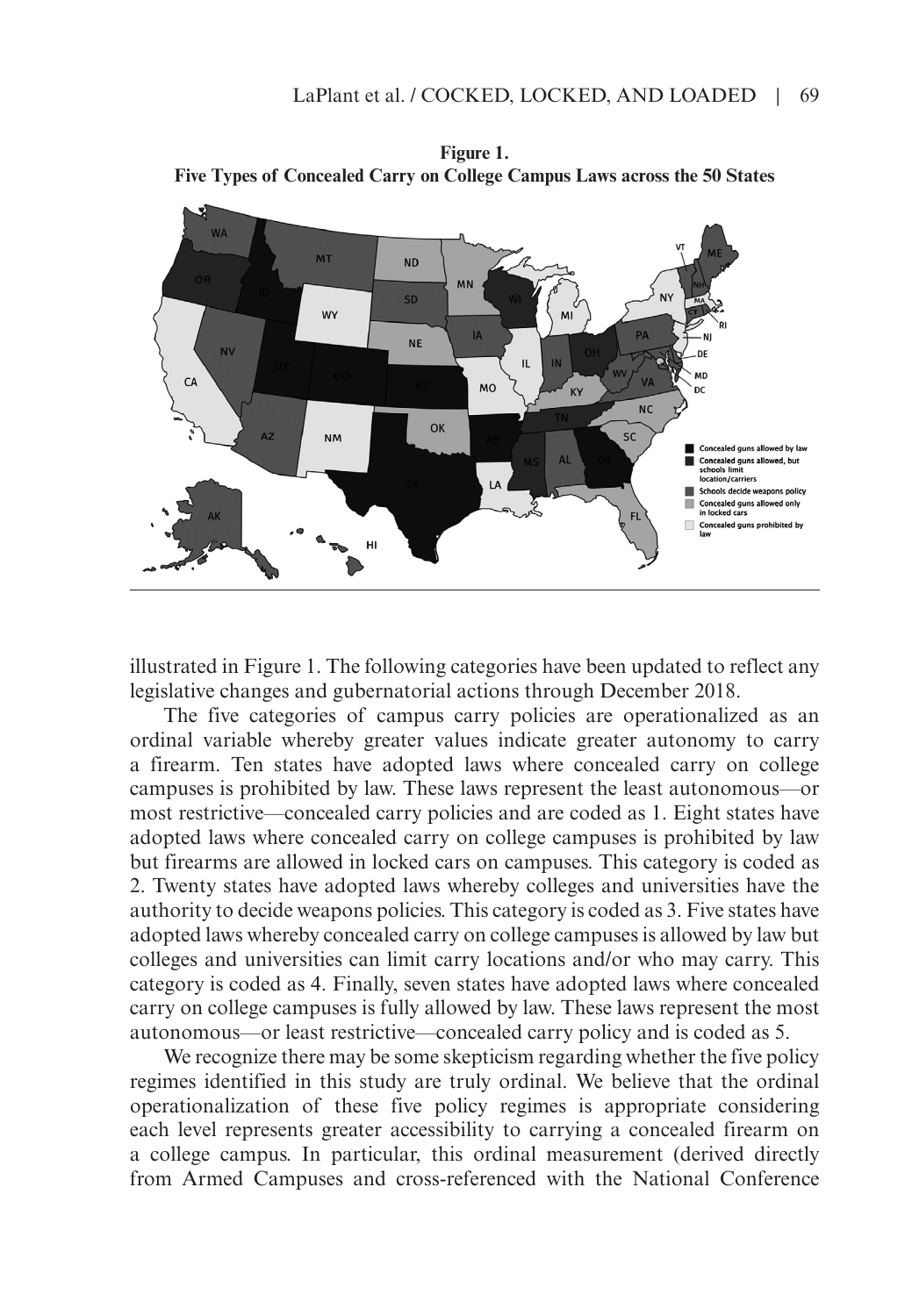of State Legislatures) captures the spectrum of regulatory policy making on campus carry by categorizing each state law on a scale from most restrictive to least restrictive. Last, ordinal measures are commonly used in policy studies that similarly rank order states' regulatory capacity across a wide variety of policy areas such as healthcare, environmental protection, and communications (Declercq *et al*. 1998; Kim and Gerber 2005; Lester *et al*. 1983; Ringquist 1993).

The key independent variables examine the internal (intrastate) as well as external (interstate) predictors of adoption. For the internal determinants of policy adoption, this study investigates the usual suspects of state population density, affluence/poverty, state policy liberalism, and legislative professionalism. State population density, poverty rate, percentage minority (percentage African American + percentage Latino) are all measured from the U.S. Census Bureau (2010). State ideology is measured using Ruger and Sorens' policy liberalism index from 2010 [\(http://www.statepolicyindex.com\)](http://www.statepolicyindex.com), which is updated each year from the original study published in Sorens, Muedini, and Ruger (2008). Legislative professionalism is a categorical ranking of "professional," "hybrid," and "citizen" state legislatures (Kurtz category/Squire index as reported in Hamm and Moncrief 2013). While the classic studies of policy adoption note the positive relationship between innovation and state population, affluence, liberal ideology, and legislative professionalism, this study expects the relationship to be negative given previous scholarship on concealed carry policy adoption (Tucker, Stoutenborough, and Beverlin 2012). The urban, more affluent, and more liberal states have expectedly adopted gun control rather than wide open concealed carry laws. Mixon and Gibson (2001) also find that state population is associated with tighter gun restrictions. Furthermore, Butz, Fix, and Mitchell (2015) report a negative coefficient for population and adoption of SYG laws (although not statistically significant) as well as a negative relationship between liberal ideology and SYG laws (statistically significant but the size of the effect is minimal).

Percentage minority (percentage African American + percentage Latino) is incorporated in a state as a key independent variable following the design of Butz, Fix, and Mitchell (2015). The authors hypothesize that "according to conventional 'threat' accounts (see Key 1949), states with greater minority presence should be more interested in adopting SYG provisions" (Butz, Fix, and Mitchell 2015, 352). We expect that percentage minority population will interact with the South to positively predict the adoption of campus carry laws as it did for SYG legislation.

The impact of the problem environment is also tested (Carter and LaPlant 1997; Nice 1994; Winder and LaPlant 2000) through gun murders in a state per 100,000 population and the violent crime rate on college campuses. For the measurements of problem environment, the data for gun murders come from the FBI (2010a) *Uniform Crime Reports*. Violent crimes on college campuses murder, negligent manslaughter, forcible and nonforcible sexual offenses, robbery, aggravated assault, and burglary—was measured in 2010 using the United States Department of Education Campus Safety and Security database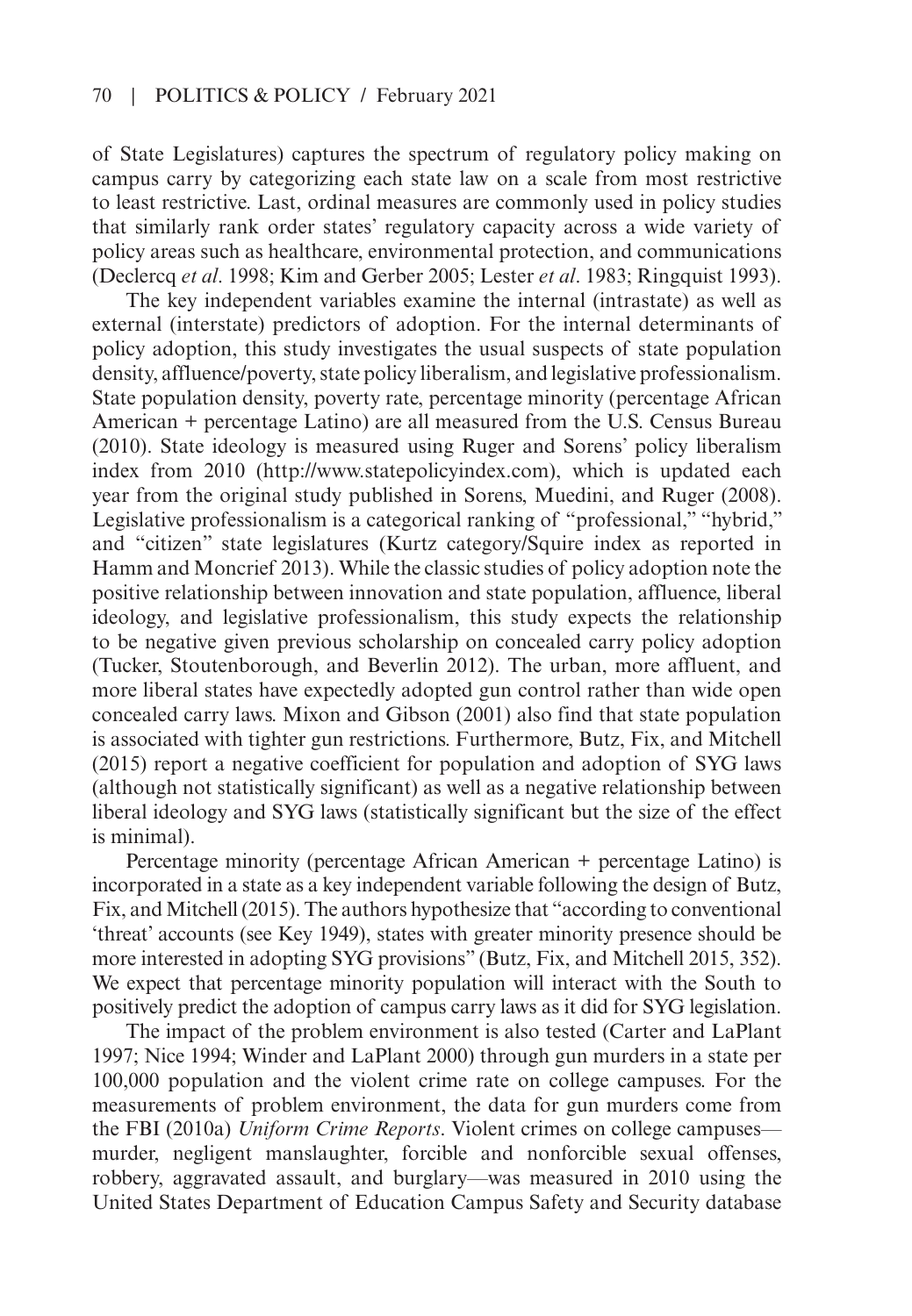(<https://ope.ed.gov/campussafety/#/>). The raw numbers of these reported crimes  $(N = 9,867$  institutions) were aggregated and divided by the college enrollment population in 2010 by state (population estimates derived from the National Center for Education Statistics). If the problem environment is indeed driving the adoption of campus carry laws, these factors should be positively associated with the adoption of such laws. Furthermore, following the design of Butz, Fix, and Mitchell (2015), the influence of "gun culture" is explored in a state by examining the number of gun-related interest groups operating in a given state and the total number of gun purchases per capita for each state. The total number of gun-related interest groups per state is taken from Project Vote Smart (2010), and gun purchases is measured from the FBI's (2010b) "Total NICS Firearm Background Checks" for each state in 2010. This study follows the design of Butz, Fix, and Mitchell (2015, 360) that total firearm background checks serve as a proxy for the number of gun purchases in a state. The total number of statewide background checks is divided by the state to derive a per capita estimation. This study anticipates that state legislative adoption of concealed carry on college campuses is positively associated with the number of gun-related interest groups and the number of gun purchases per capita in a state. The independent variables are all measured for 2010.<sup>1</sup>

Johnson and Zhang (2020) highlight the role of citizen political ideology in the introduction of campus carry laws as well as the enactment of such legislation, while McLean and Sorens (2019) emphasize the increasing importance of state policy liberalism in restrictive gun regulation. We expect state policy liberalism to be positively associated with the prohibition of campus carry and negatively associated with the adoption of campus carry.2 For the external determinants (interstate) of policy adoption, the role of region is

<sup>&</sup>lt;sup>1</sup> Of the twelve adopters of concealed carry on college campuses, nine states have adopted between 2010 and 2018 (Arkansas, Georgia, Idaho, Kansas, Mississippi, Ohio, Tennessee, Texas, and Wisconsin). Colorado adopted in 2003 and Utah adopted in 2004. Oregon is a more complicated case with adoption of concealed carry in 1989, but it was not until 2011 that the Oregon Court of Appeals clarified the right to concealed carry on college campuses (Armed Campuses 2018). A measure to prohibit concealed carry on college campuses failed in the Oregon state legislature in 2012 (King 2015). Measuring each independent variable for every state in 2010 introduces some measurement error.

<sup>2</sup> The policy liberalism index, which is available through the State Policy Database: Ruger and Sorens Database of State and Local Public Policies and Policy Ideology Indices (2010), includes nearly 200 indicators on state "fiscal policies, gun control, alcohol regulation, marijuana policies, tobacco and smoking laws, automobile regulations, law enforcement data, education policies, land-use and environmental laws, labor market regulations, health insurance policies, utilities deregulation, occupational licensing, asset forfeiture rules, eminent domain reform, court systems, abortion laws, the death penalty, marriage and civil union laws, campaign finance laws, and sundry mala prohibita" (Sorens, Muedini, and Ruger 2008, 311). Regarding gun control specifically, the policy liberalism measure includes 29 different policy indicators including permit licensures, weapons/ammunition/components bans, and duty to retreat legislation. Previous adoption of related gun policies (Castle Doctrine, permitless carry, shall-issue/may-issue, Stand-Your-Ground) was also included as a predictor of the five campus carry policy regimes; however, this variable was statistically insignificant in the logistic regression and not included in the final model in Table 2.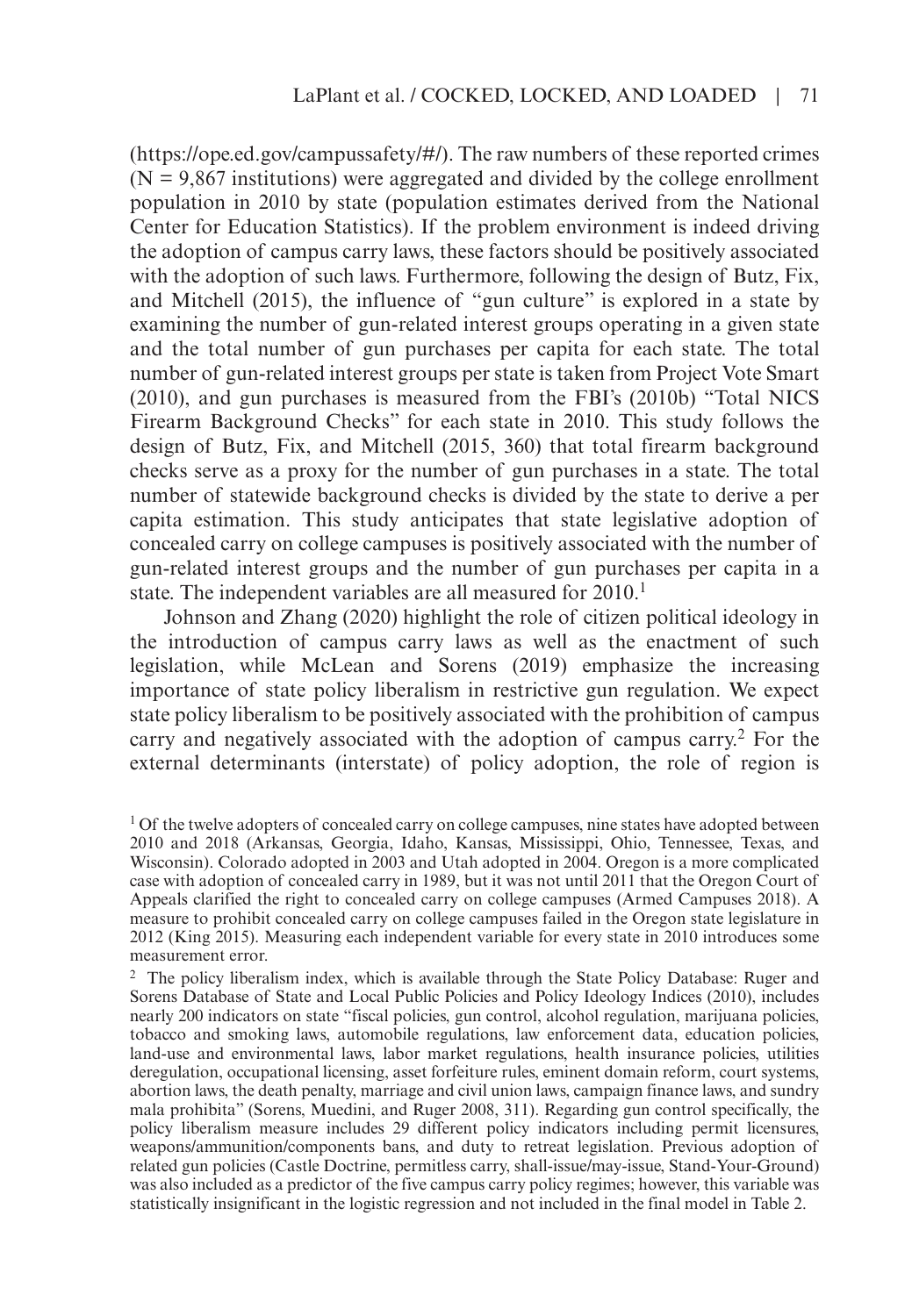| q<br>ļ                                     |
|--------------------------------------------|
| J<br>i<br>Li                               |
|                                            |
| <b>THE R PARTIES</b><br>$\frac{1}{2}$<br>١ |
| ļ                                          |
| an one of from<br>.<br>י                   |
| I                                          |
|                                            |
|                                            |
| )<br>(<br>ζ                                |
|                                            |
| i<br>J<br>י<br>ו<br>E<br>E                 |
|                                            |

|                                           | Table 1. Cross Tabulation of Region and Concealed Carry on College Campuses |                    |           |                |                     |                |                 |
|-------------------------------------------|-----------------------------------------------------------------------------|--------------------|-----------|----------------|---------------------|----------------|-----------------|
|                                           |                                                                             |                    | Region    |                |                     |                | Total           |
|                                           |                                                                             |                    | Northeast | North Central  | South               | West           |                 |
| Concealed carry on college                | Prohibited by law                                                           | Count              |           |                |                     |                |                 |
| campuses                                  |                                                                             | $\%$ within Region | 33.3%     | $25.0\%$       | 6.25%               | 23.08%         | $20.0\%$        |
|                                           | Allowed only in locked                                                      | Count              |           |                | $\frac{1}{2}$       |                |                 |
|                                           | cars                                                                        | $\%$ within Region | $.0\%$    | $25%$<br>3     | $31.25\%$<br>5      | $^{0\%}_{6}$   | $16.0\%$        |
|                                           | Colleges decide                                                             | Count              |           |                |                     |                | $\overline{20}$ |
|                                           |                                                                             | $\%$ within Region | 66.67%    | $25.0\%$       | $\frac{31.25\%}{2}$ | 46.15%         | $40.0\%$<br>5   |
|                                           | Allowed, schools limit                                                      | Count              |           | $\frac{1}{2}$  |                     | $\overline{a}$ |                 |
|                                           |                                                                             | $\%$ within Region | $.0\%$    | $16.67\%$      | 12.5%               | $7.69\%$       | $10.0\%$        |
|                                           | Allowed by law                                                              | Count              |           | $\overline{a}$ |                     |                | $\overline{a}$  |
|                                           |                                                                             | $\%$ within Region | $0\%$     | 8.33%          | 18.75%              | $23.08\%$      | $14.0\%$        |
| Total                                     |                                                                             | Count              |           | $\frac{12}{2}$ | 16                  | $\frac{13}{2}$ | 50 <sub>o</sub> |
|                                           |                                                                             | $%$ within Region  | 100.0%    | 100.0%         | 100.0%              | $100.0\%$      | 100.0%          |
| <i>Note:</i> N = 50, $LR\chi^2 = 20.99$ , | Cramer's $V = 0.325$ .                                                      |                    |           |                |                     |                |                 |

72 | POLITICS & POLICY / February 2021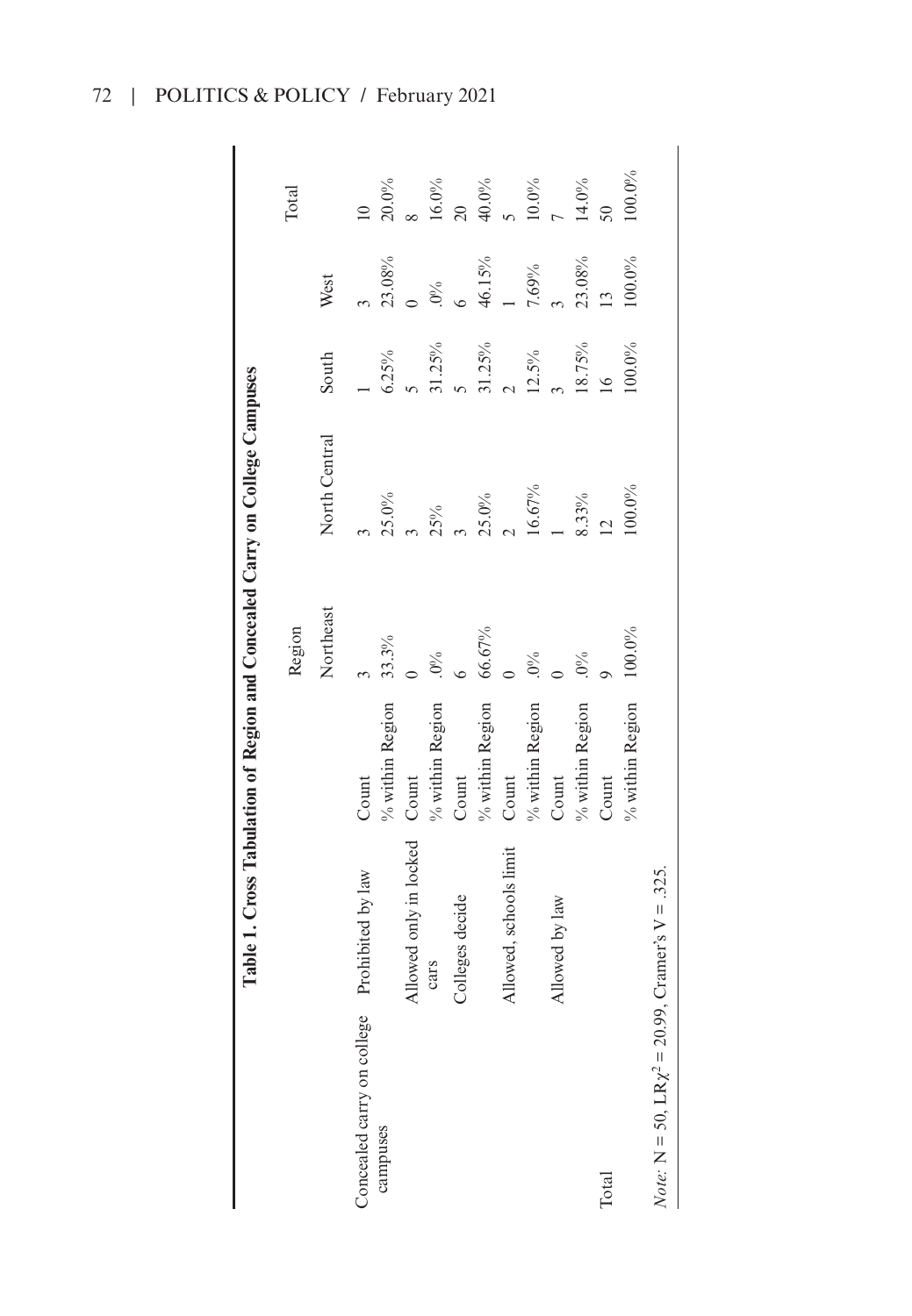considered (Carter and LaPlant 1997; Walker 1969; Winder and LaPlant 2000). Following the scholarship on the subculture of violence, it is expected that southern and western states will be most likely to adopt concealed carry on college campuses. To investigate the role of region, the four major census regions are cross tabulated with the five types of concealed carry policy regimes across the states. We also examine the role of region, specifically the South, in our multivariate model.

Thus, the heart of this analysis identifies the internal and external determinants of policy regime intensity. An ordered logit model is employed to determine predictors of the intensity of a given campus carry policy regime. The ordinal scale of policy regimes ranges from states with the most prohibitive policies (coded as 1) to states with the most open or least prohibitive policies (coded as 5).

#### **Findings**

### **Adoption of Campus Carry Policy Regimes by Region**

Given that only twelve states are full adopters of concealed carry on college campuses, the first step is to consider the types of concealed carry laws for college campuses across the nation. Table 1 presents the five policy regimes of concealed carry laws on college campuses across the four census regions. Between one-quarter to one-third of the states in the North Central, Northeast, and West prohibit concealed carry on college campuses except for the South with roughly 6 percent of states prohibiting concealed carry. The discrepancy is accounted for by the five southern states (Florida, Kentucky, North Carolina, Oklahoma, and South Carolina) that prohibit concealed carry but allow concealed guns in locked cars in parking lots on college campuses. Exactly onequarter of the states in the North Central region also allow concealed guns in locked cars on campuses. Across the nation, 20 states (40 percent) allow colleges and universities to decide whether to allow concealed carry on their campuses. Of the states in this category, only Pennsylvania and Virginia have a handful of colleges and universities that allow concealed carry on campus (Armed Campuses 2018). The remaining states in this category have no public or private institutions of higher education that allow concealed carry (Armed Campuses 2018). Two-thirds of the states in the Northeast, roughly one-third of states in the South, nearly half of the states in the West, and a quarter of North Central states fall in the category of "colleges decide." Furthermore, five states expressly allow concealed carry on college campuses, but colleges or universities can place limits. These states are concentrated in the South (Mississippi and Tennessee) and North Central regions (Ohio and Wisconsin) with one state in the West (Oregon). The seven states with the most expansive concealed carry laws for college campuses are primarily located in the South (Arkansas, Georgia, and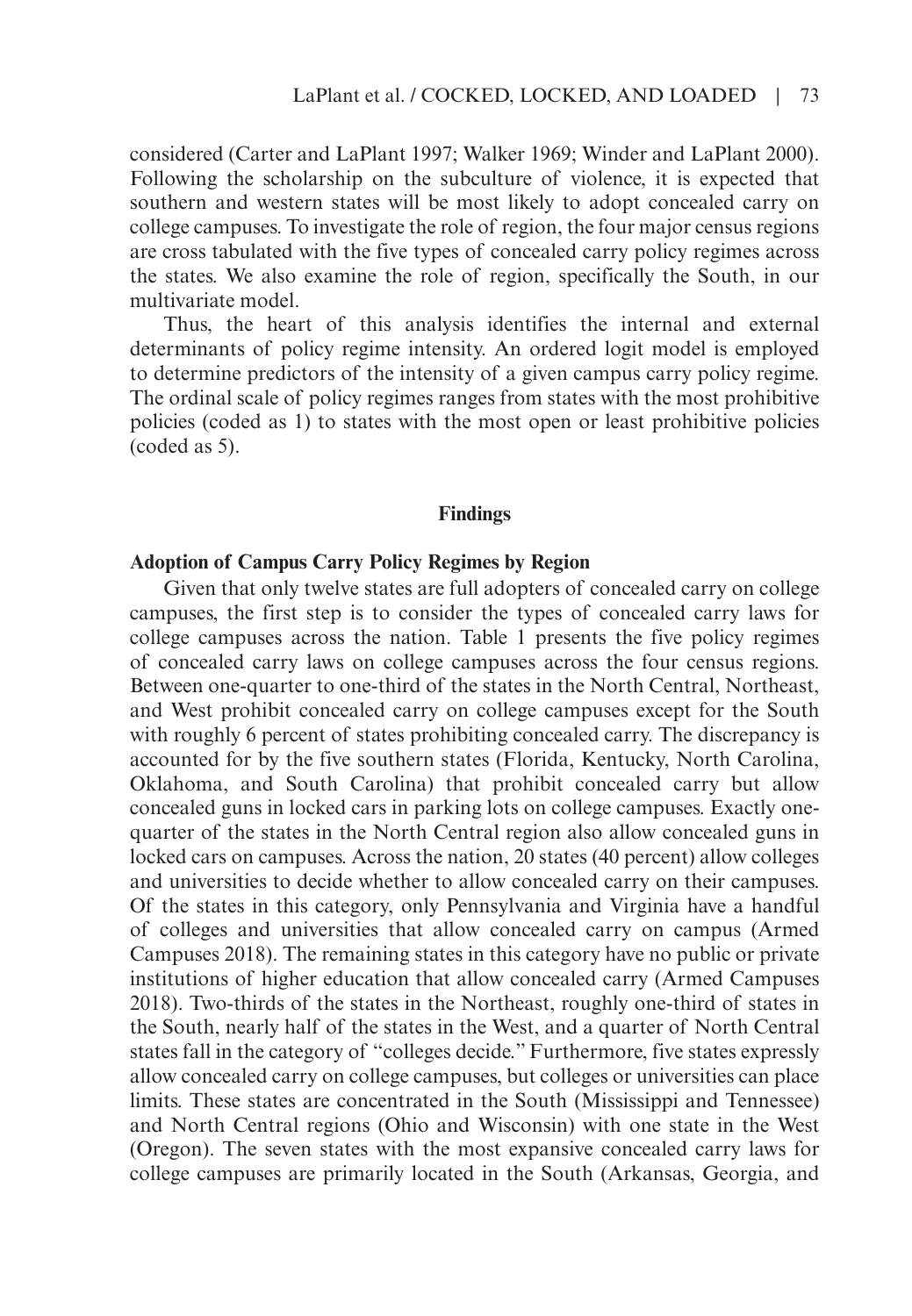Texas) and the West (Colorado, Idaho, and Utah), with one state in the North Central region (Kansas).

The cross tabulation of region and concealed carry on college campuses reveals several interesting patterns. Legislation enabling concealed carry is most conspicuous in the South and West followed by the North Central region. Almost one-third of southern and western states now allow concealed carry on college campuses. The legal protection for concealed guns in locked cars in parking lots, where concealed carry is otherwise prohibited on the campus, is a phenomenon confined to the South and North Central regions. All the states in the Northeast fall in the categories of prohibiting concealed carry on college campuses or leaving the decision to individual schools.

#### **Predicting the Adoption of Campus Carry Policy Regimes**

This study employs an ordered logit regression model to predict the five types of campus concealed carry policy regimes by exploring both internal and external determinants. In this model, the dependent variable (policy regime) is operationalized as an ordinal measure where low values represent the most restrictive policy and larger values represent increasingly autonomous policies on campus carry.

According to Table 2, the ordered logistic regression yields six statistically significant variables at  $p < 0.05$ . Gun murders, violent crimes on college campuses, and state policy liberalism were all negatively associated with policy adoption. Gun purchases (per capita), the number of gun interest groups per state, and the interaction of minority population and the South were all positively associated with policy adoption. Because ordinal logistic regression coefficients are not directly interpretable, Figure 2 reports the marginal effects of these six variables on policy adoption.

Figure 2 illustrates the probability of policy adoption by examining the difference of each variable's minimum and maximum value while all other independent variables are held at the mean. Thus, increasing gun murders from its minimum value to its maximum value, while holding all other independent variables at the mean, increases the probability of adopting the most prohibitive concealed carry laws from  $.04$  to  $.90$  (+.86). Increasing gun murders was negatively associated with policy adoption among all other policy regimes. This relationship is most pronounced among adopters of the least restrictive campus carry policies (category 5); increasing gun murders from its minimum to maximum value decreased the probability of the adopting the least restrictive campus carry policy from .45 to .00  $(-.45)$ .

Statewide violent crime on college campuses is similarly associated with policy adoption. Increasing the statewide violent crime rate on college campuses from its minimum to maximum value increases the probability of adopting prohibitive campus carry from .10 to .60  $(+.50)$  as well as adoption of prohibitive campus carry but allowed in locked cars from .11 to .17 (+.06). Similar to gun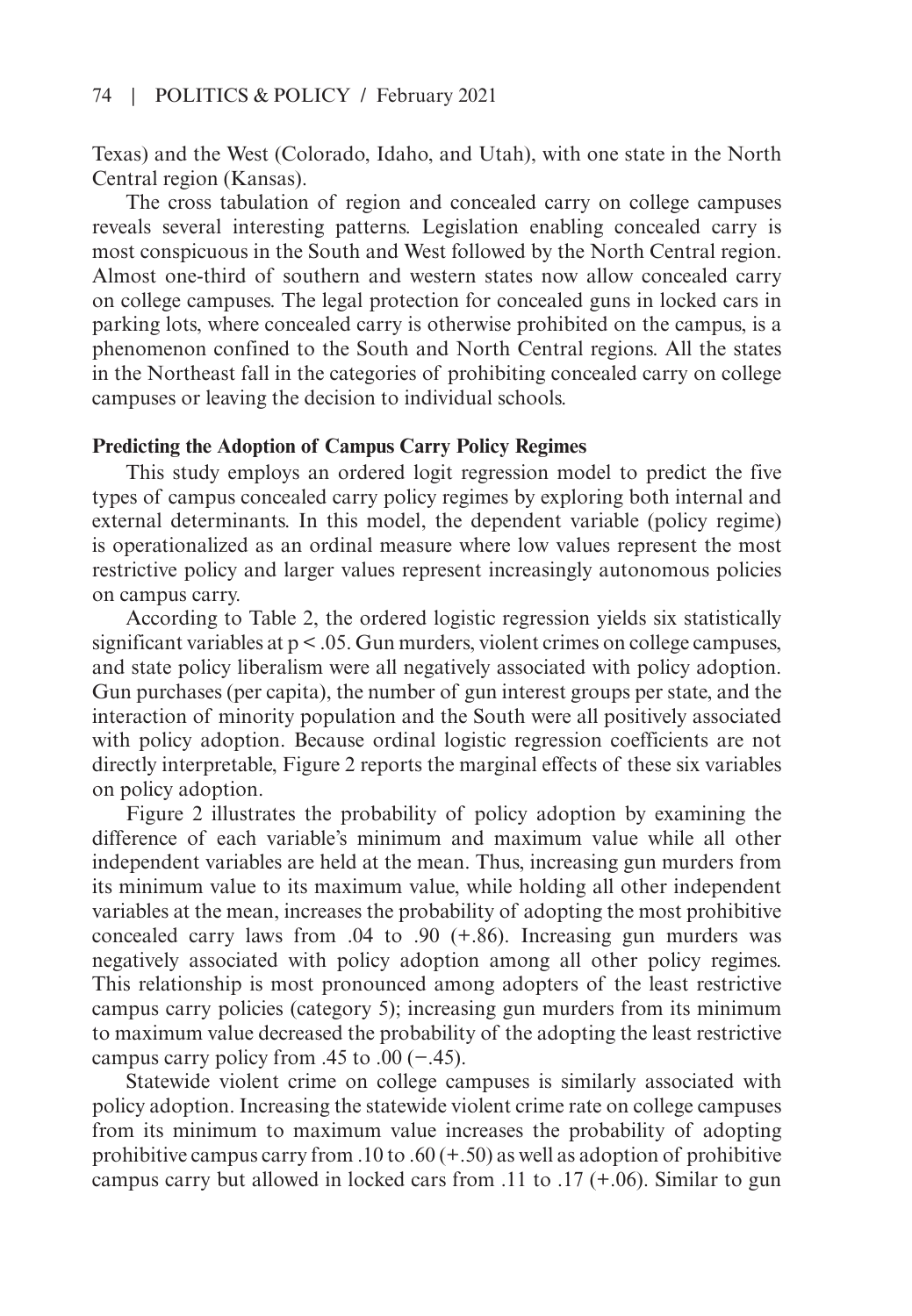

**Figure 2.** 

murders, increased campus crime is negatively associated with the adoption of all other policy regimes. Again, this relationship is most pronounced among adopters of the least restrictive campus carry policies (category 5). Increasing campus crime from its minimum to maximum decreases the probability of adopting the least restrictive campus carry policy from .30 to .02 (−.28).

State ideology (policy liberalism) is the final variable negatively associated with policy adoption. As state ideology increases from its minimum to maximum value—most conservative to most liberal—the probability of adopting prohibitive campus carry increases from  $.08$  to  $.64$  (+.56) and the probability of adopting prohibitive carry laws but allowing individuals to keep firearms in locked cars at colleges increases from .09 to .18 (+.09). The lowest levels of state liberalism (conservatism) were strongly associated with less restrictive campus carry policy adoption. Increasing state ideology from its minimum to maximum (conservative to liberal) decreases the probability of adopting: "colleges decide" from .34 to .15 (−.19); "allowed by law but colleges limit" from .18 to .02 (−.16); and the least restrictive policy, "allowed by law," from .30 to .01 (−.29).

Gun purchases (per capita), the number of statewide gun interest groups, and the interaction of minority population and the South were all positively associated with the adoption of campus carry legislation. Again, referring to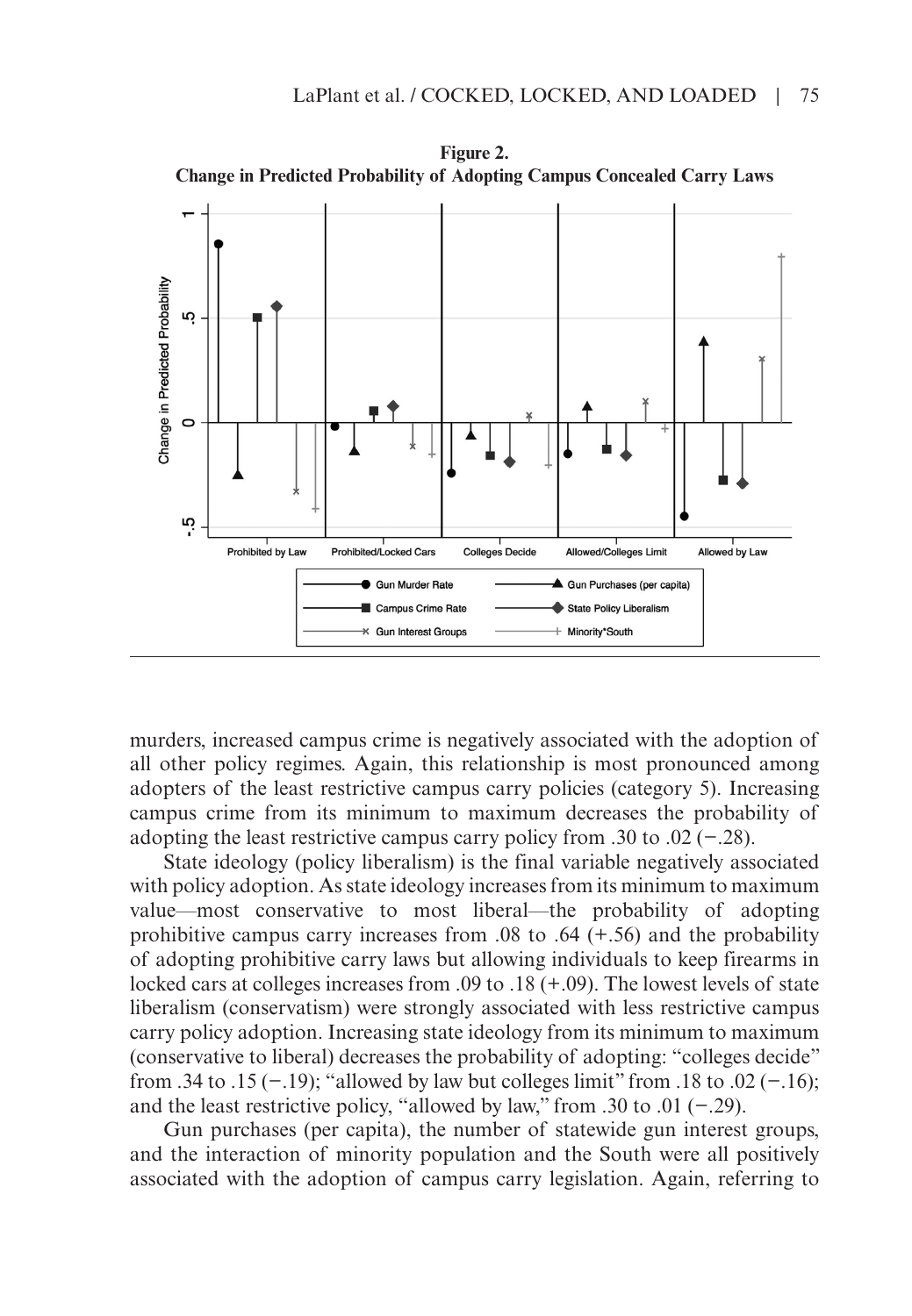| Independent Variables                 | Coefficient (Standard Error) | p-Value |
|---------------------------------------|------------------------------|---------|
| Population density                    | .003(.002)                   | .070    |
| Gun murders                           | $-1.076(.339)$               | .001    |
| Gun purchases (per capita)            | 5.968 (2.564)                | .020    |
| Violent crimes on college<br>campuses | $-10.995(4.420)$             | .013    |
| Gun interest groups                   | .650(.323)                   | .044    |
| Poverty                               | .125(.135)                   | .356    |
| State policy liberalism               | $-.230(.097)$                | .018    |
| Minority population                   | $-.018(.043)$                | .684    |
| South                                 | $-2.527(1.672)$              | .131    |
| Minority*South                        | .165(.064)                   | .010    |
| Log likelihood                        | $-57.603$                    |         |
| Number of observations                | 50                           |         |

#### **Table 2. Predicting Types of Campus Concealed Carry Laws across the 50 States**

*Notes*: Entries are ordered logit coefficients with standard errors in parentheses. The coefficient and standard errors for  $\tau_1$  through  $\tau_4$  are as follows:  $-1.123$  (2.22); .141 (2.173); 2.487 (2.233); and 3.567 (2.304).

Figure 2, increasing gun purchases from its minimum to maximum value, while holding all independent variables at the mean, gradually increases the probability that states adopt less restrictive campus carry legislation. Increasing gun purchases from its minimum to maximum decreases the probability of adopting: the most prohibitive campus carry policy from .28 to .03 (−.25); "prohibited but allowed in locked cars" from .19 to .05  $(-.14)$ ; and "colleges decide" from .32 to .26 (−.06). Increasing gun purchases increases the probability of adopting "allowed but colleges limit" from .09 to .17  $(+.08)$  and "allowed by law" from .11 to .49 (+.38), the two least restrictive campus carry policies.

Similarly, increasing the number of statewide gun-related interest groups from its minimum to maximum value decreases the probability of adopting prohibitive campus carry from .39 to .06 (−.33) and "prohibited but allowed in locked cars" from .20 to .08 (−.12). Greater gun interest groups were positively associated with adoption of less restrictive campus carry legislation. Increasing gun interest groups from its minimum to maximum increased the probability of adopting: "colleges decide" from .27 to .30 (+.03); "allowed but colleges limit" from .06 to  $.17 (+.11)$ ; and the least restrictive, "allowed by law," from  $.07$  to  $.38 (+.31)$ .

Finally, the interaction between minority population and the South was positively associated with the adoption of campus carry. The interaction of minority population and the South decreases the probability of "prohibited by law," "prohibited except for locked cars," "colleges decide," and "allowed but colleges can limit;" however, it dramatically increases the probability of adopting "allowed by law." Figure 3 illustrates the relationship between minority population, the South, and policy adoption in more detail. The interaction has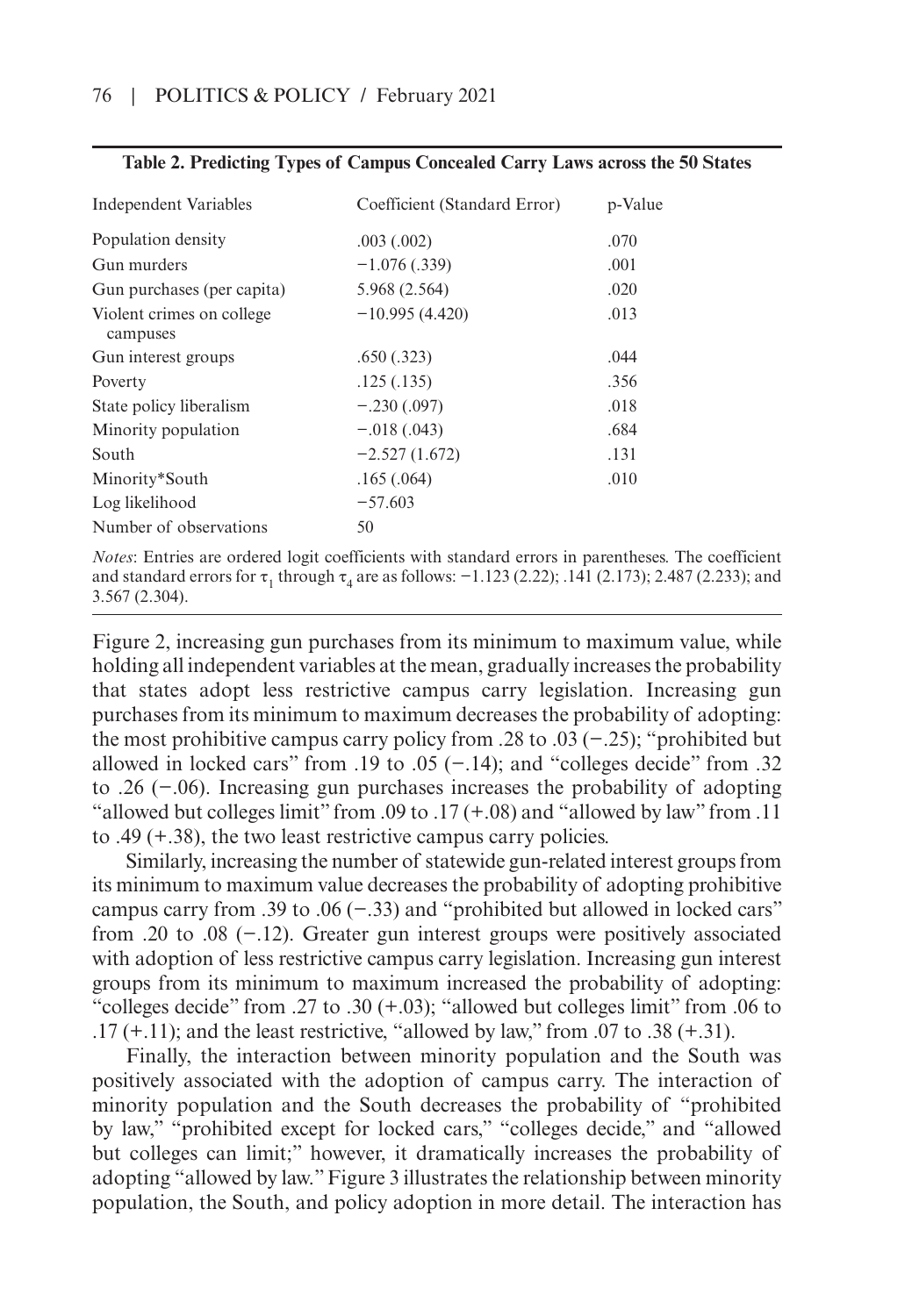



a statistically significant association with the adoption of the least restrictive campus carry policy regime (category 5). According to Figure 3, there is no significant regional variation in the adoption of the least restrictive campus carry policy when the minority population ranges from 0 to 20 percent. In fact, the probability of adopting the least restrictive campus carry policy is relatively unchanged by minority population among non-South states. However, regional cleavages between the South and non-South begin to manifest as the minority population grows. Figure 3 illustrates the dramatic and statistically significant differences in policy adoption between South and non-South states when the minority population reaches its maximum value.

No other variables in the ordered logit were statistically significant predictors of the type of policy regime that states adopt. When investigating the role of region, the dummy variable for the South is a negative predictor of permissive campus carry across the five policy regimes.3 Intrastate factors like population

<sup>3 .</sup>Careful consideration was given to the operationalization of region in this analysis. In an earlier specification, dummy variables were included for North Central, South, and West (North omitted). However, in this model the odds ratio of each predictor variable and the standard error were severely inflated as a function of multicollinearity among the independent variables. To avoid such problems in specification, region is primarily operationalized by the dummy variable South where  $1 =$  South and  $0 =$  non-South.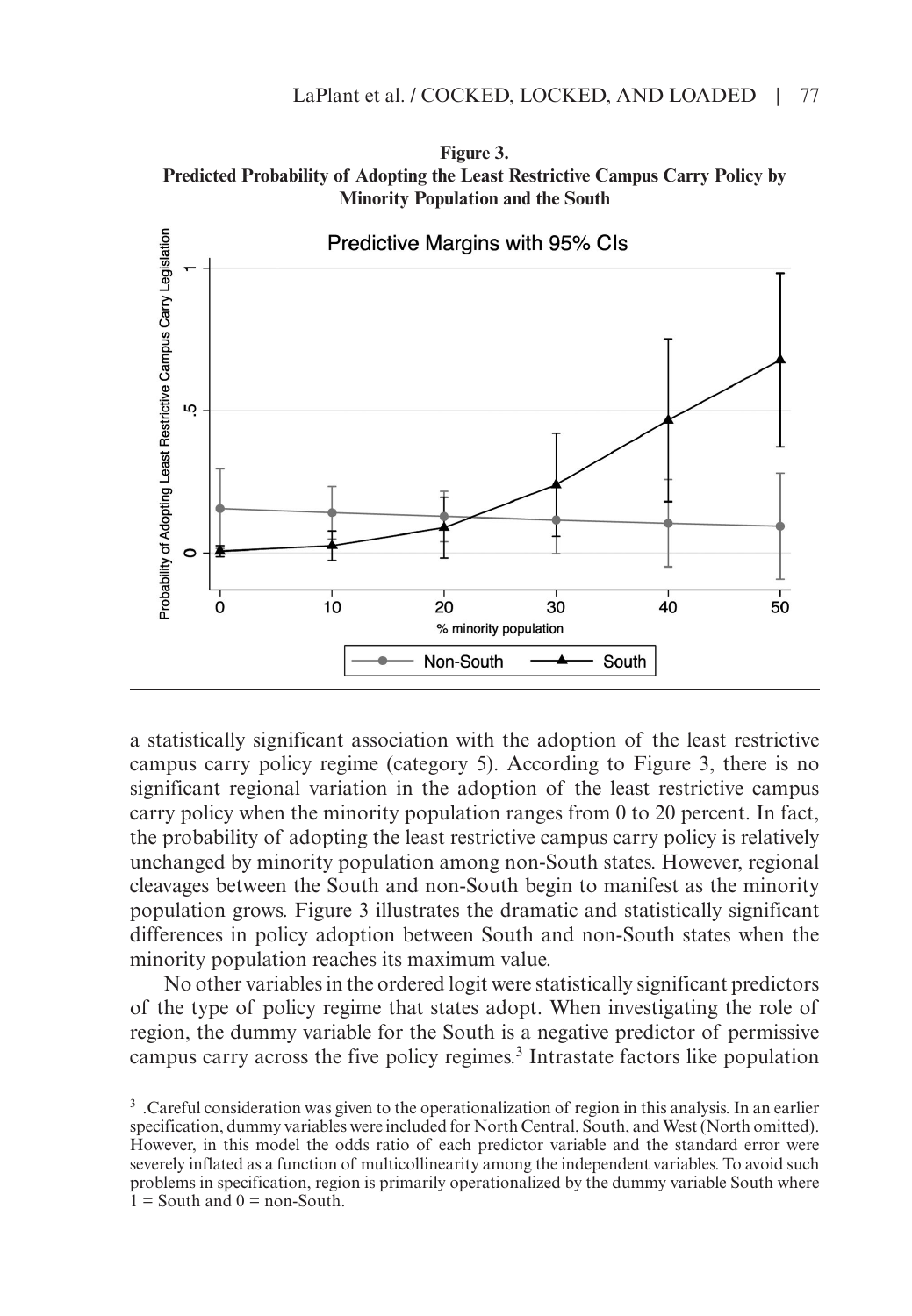density, poverty rate, and minority population are not statistically significant. Additional intrastate factors such as legislative professionalism, citizen ideology, partisanship,4 and NRA campaign contributions were also tested but were not statistically significant.<sup>5</sup>

## **Discussion and Conclusion**

While Johnson and Zhang (2020) provide a valuable first analysis of the introduction of campus carry laws and the enactment of such laws, their model is more successful accounting for the introduction of such laws in state legislatures rather than the enactment thereof. Our model moves beyond the binary choice of adopt versus nonadopt to robustly examine the five types of policy regimes on campus carry.

In line with previous scholarship on the adoption of gun policies, our study highlights the importance of ideology as measured by state policy liberalism. Liberalism increases the probability of a state prohibiting campus carry by law or prohibiting except for locked cars, while decreasing the probability of adopting the policy regimes allowing campus carry. Our findings also echo those of Miller (2006, 117), who identified state liberalism and region as major drivers of incremental policy making, suggesting that campus carry policy making may in fact be incremental, rather than nonincremental. As polarization deepens in the United States, a measure such as state policy liberalism may only grow more conspicuous in explaining the spread of public policies.

When considering the role of problem environment, it is very clear that a crisis or epidemic of violence is not driving the adoption of campus carry. The gun murder rate in a state along with the campus crime rate are statistically significant negative predictors of the policy regimes of campus carry and positive predictors of those regimes prohibiting concealed carry on college campuses. This finding parallels Tucker, Stoutenborough, and Beverlin (2012) that states with

5 To maintain a parsimonious modeling of the predictors of the five policy regimes on campus carry, several intrastate determinants that did not reach statistical significance were not included in the final analysis. Legislative professionalism and citizen ideology were not significantly associated with the adoption of campus carry (Berry *et al*. 1998; Fording *et al*. 2018; Walker 1969). Some studies have linked NRA campaign spending to deregulatory gun control legislation (Reich and Barth 2017); however, our study does not find a significant association between NRA statewide campaign expenditures and adoption of concealed carry on college campuses. A multiplicative interaction variable of NRA campaign expenditures by state and firearm-related background checks per capita (proxy for gun ownership) was also created, but again did not reach statistical significance in our model.

<sup>4</sup> Given the role of partisanship in policy adoption (Butler and Pereira 2018), this study utilizes the Ranney Party Control Index—as calculated for 2007-11 by Holbrook and LaRaja (2013)—which ranges from Modified One-Party Democratic (five states with scores ranging from .758 to .701) to Two-Party Competition (32 states with scores ranging from .644 to .37) to Modified One-Party Republican (13 states with scores ranging from .339 to .194). The Ranney Party Control Index variable is insignificant in the regression model in Table 2.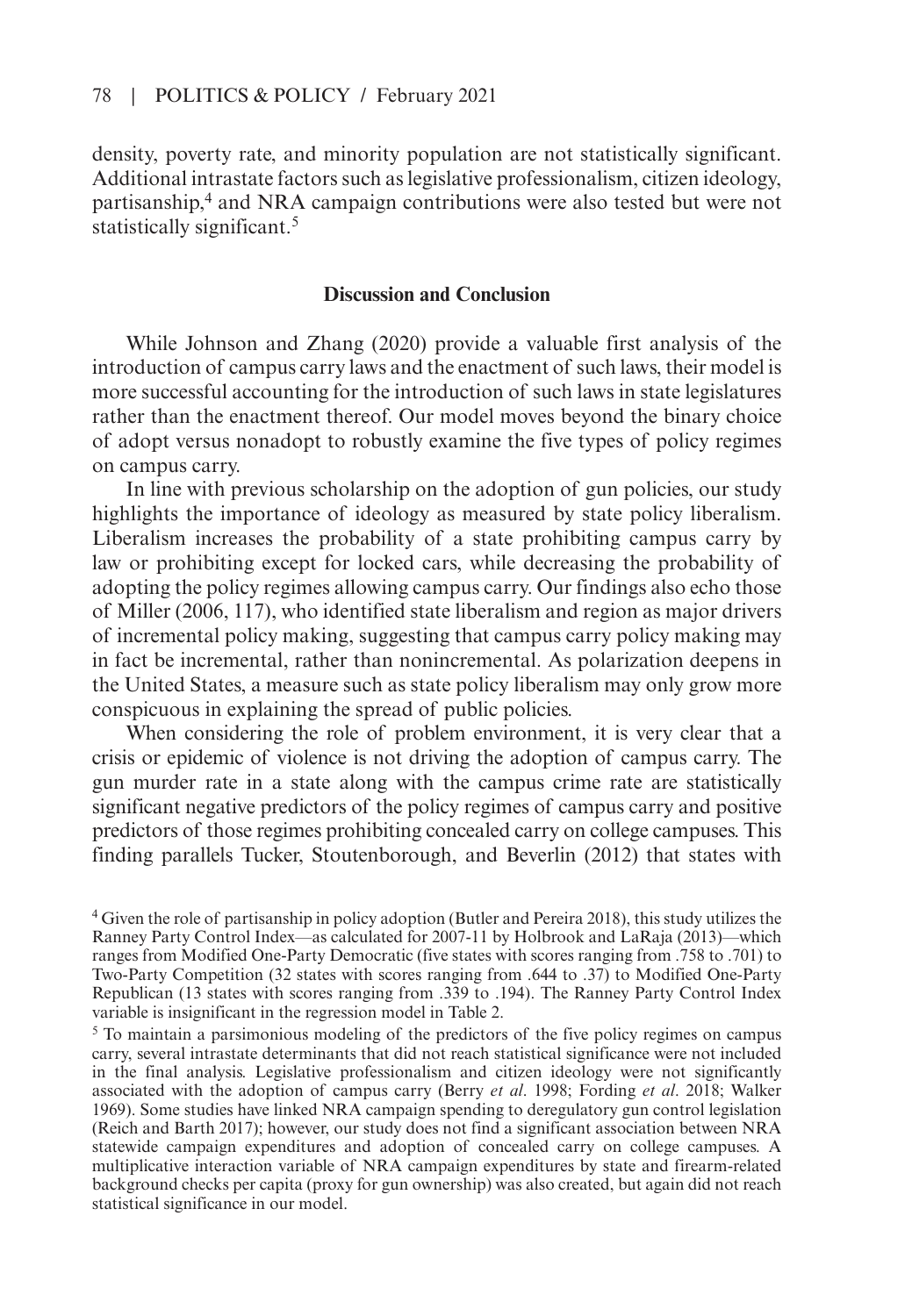*lower* violent crime rates were most likely to adopt "shall issue" concealed carry laws. Simply put, for states afflicted with high rates of gun violence and campus violent crime, the policy regime is one of prohibiting campus concealed carry rather than adopting such policies. Polarization may again suggest an answer. Pearson-Merkowitz and Dyck (2017, 443) "find that stronger partisanship leads to resistance to information from the lived environment in the development of policy attitudes about gun control." Furthermore, Kahan and Braman (2003, 1292) discover that "individuals can be expected to credit or dismiss empirical evidence on 'gun control risks' depending on whether it coheres or conflicts with their cultural values." While these are studies of the mass public, it may well be that state legislators filter crime rates through their partisan lens and cultural values.

This study finds compelling evidence of the salience of "gun culture" when investigating the adoption of campus carry. Butz, Fix, and Mitchell (2015, 366) find that "states with higher annual rates of gun purchases are significantly more likely to adopt SYG policy in a given year" but the number of gun-related interest groups decreases the likelihood of adopting SYG laws. When exploring the five types of campus carry policy regimes, gun purchases and gun-related interest groups are in the hypothesized positive direction and statistically significant.

We contend that a regional adoption model is still a valuable tool for studying public policies such as campus carry with the caveat that race is critical to understanding the relationship. Although roughly half of all adopters of campus carry are southern states, the policy regimes among the 16 southern states are mostly distributed across the broad categories of allowed only in locked cars (five states), colleges decide (five states), and allowed by law (three states).

Three-fourths (nine out of twelve) of the adopters of concealed carry on college campuses are southern and western states that would provide some support for the "culture of honor," with its roots in the American South and West, as an explanation for the subculture of violence. On the other hand, approximately half of southern and roughly one-quarter of western states have prohibited concealed carry on college campuses when including the category of prohibition except for locked cars.

The most intriguing dynamic of region and the adoption of campus carry laws is the interaction effect of minority population in a state and the dummy variable for the South. When examining the types of campus carry policy regime, percentage minority in a state as well as the dummy variable for the South are negative and not statistically significant in relation to the adoption of concealed carry, but the interaction term of percentage minority in a state and the dummy variable for the South is positive and statistically significant. This finding is largely driven by Texas (with the largest percentage of Latino population in the South) and Mississippi (with the largest percentage of African American population in the South) as well as Georgia (with the third largest percentage of African American population in the South) that have all adopted campus concealed carry legislation in the last five years.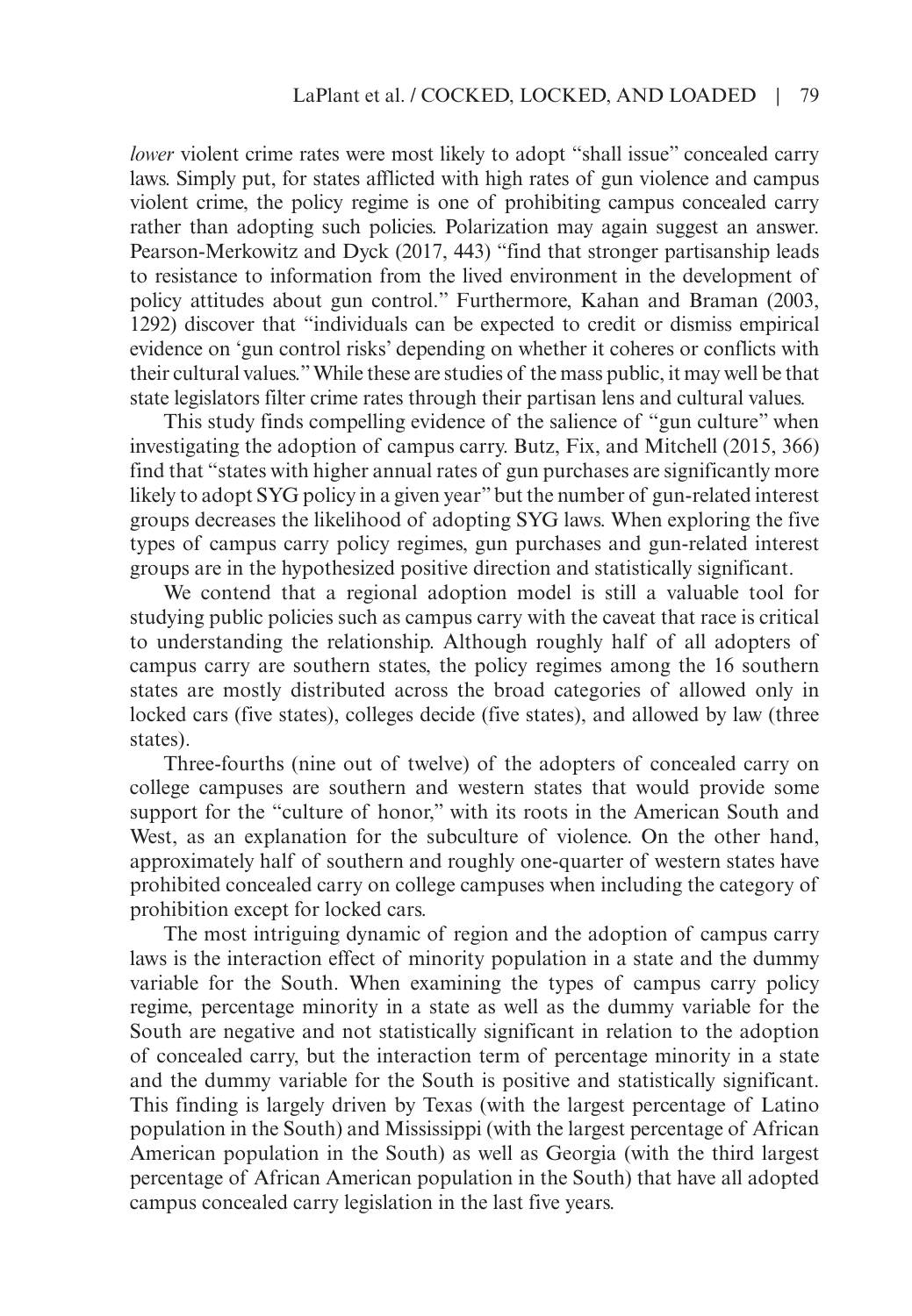### 80 | Politics & Policy / February 2021

Butz, Fix, and Mitchell (2015, 368) find the same interaction effect in the adoption of SYG legislation, which they argue "is largely consistent with our expectations and existing work on the negative social construction of African-Americans and Hispanics as potential criminals (Peffley and Hurwitz 2010) from whom society needs active protection in the form of SYG provisions." This troubling social construction may well be a driver of the adoption of concealed carry on college campuses. Racial threat has often been examined in the southern politics literature within the context of voting behavior (Giles and Buckner 1993, 1996; Giles and Hertz 1994; Glaser 1994) but may merit more attention when studying public policy adoption in the contemporary South. These dynamics harken back to Gray's (1973) early observation that the factors driving innovation and policy adoption can be issue specific. Butz, Fix, and Mitchell (352) insightfully note that racial politics is an area that has not traditionally been associated with the spread of public policies, but a growing body of research including this study suggest that such connections can and should be made.

The future of campus carry may well be defined by the nature of morality policies. Boushey (2010, 177) reminds us that morality policies can "spread rapidly through a susceptible fraction of states but then end abruptly." While campus carry has only been adopted by a little more than one-fifth of the states, it may have hit its ceiling for adoption. Butz, Fix, and Mitchell (2015, 358) also remind us that "morality policy facing widespread controversy have a limited ceiling of adoption potential." The controversy continues as evidenced by the response to the Marjory Stoneman Douglas High School shooting in Parkland, Florida. In the wake of the Parkland shooting, President Trump called for teachers to be able to carry weapons in the schools. So, the debate that "more guns are the answer" continues to rage on. While 2017 was the deadliest year in modern U.S. history for mass shootings with 112 deaths (Wilson 2017), it bears keeping in mind that colleges are usually safer than the cities and neighborhoods in which they are located (Lyons 2017). Our study does not discover that allowing campus carry drives down crime rates. We leave such an examination for future studies. The powerful and clear relationship between high gun murder rates as well as campus violent crime rates and the prohibition of campus carry, rather than the actual adoption, suggests the adoption of campus carry in many cases is a solution seeking a problem to address. The drivers of adoption in the case of campus carry are state policy ideology, our gun culture, and the interaction of race and region, which all speak to the affirmation of certain values over others through morality policy (Mooney and Lee 1999).

### **About the Authors**

**Dr. Kristina M. LaPlant** is an Assistant Professor in the Department of Political Science and Public Administration at the University of Wisconsin La Crosse. She has taught courses on American Government, voting and elections,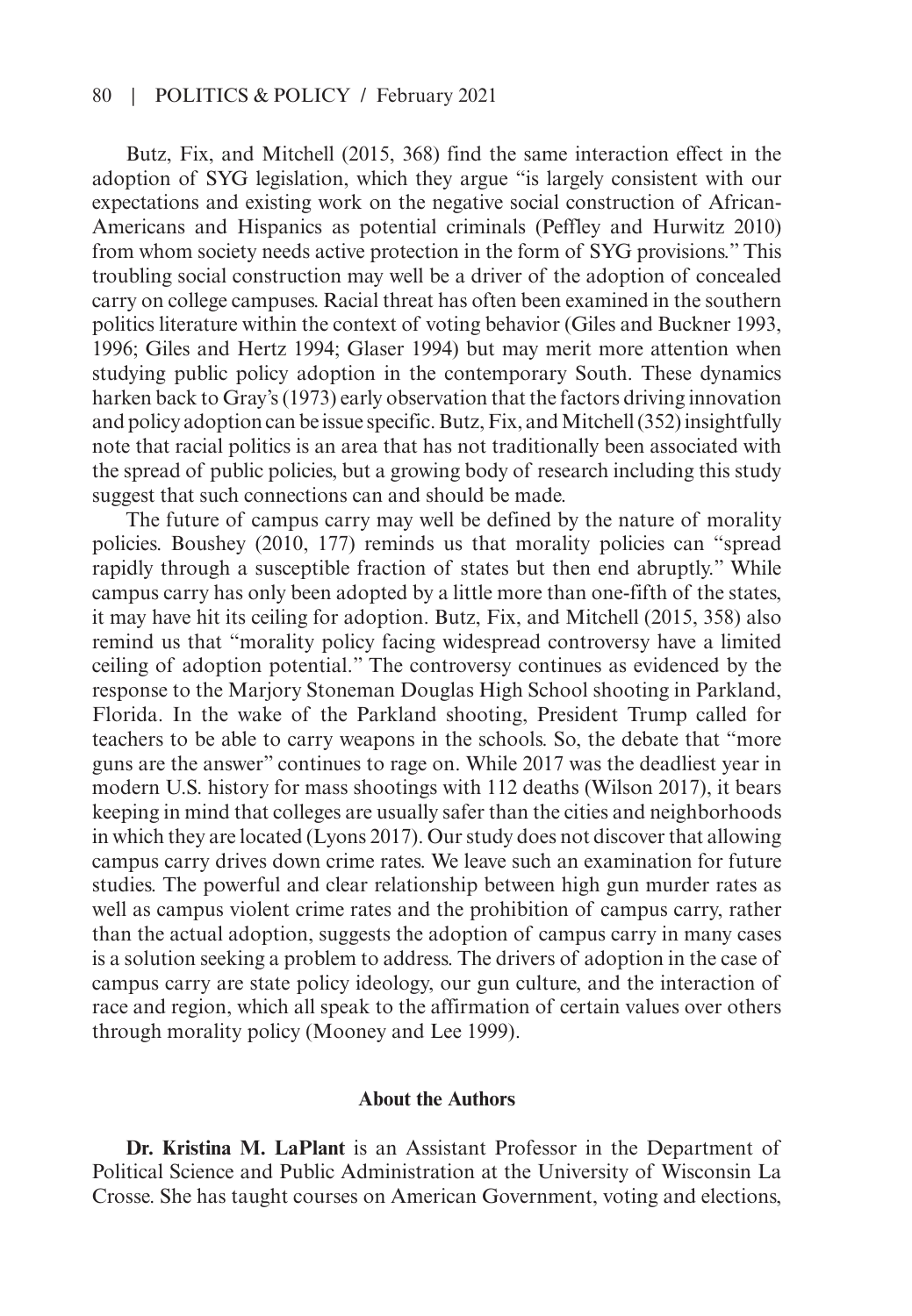and quantitative research methods. Her dissertation examines the role of emotions and stereotypes in political campaign advertisements. Her scholarship has been published in *Political Behavior* and *PS: Political Science and Politics*. She co-authored a chapter on Executive Politics in *Politics in Georgia*.

**Dr. Deryl Mack Seckinger** completed his DPA at Valdosta State University in 2017. This study grows out of his dissertation on the policy adoption of campus carry laws across the American states. He is the Chief of Police at East Georgia State College.

**Dr. Keith E. Lee Jr.** is an Assistant Professor and Coordinator of Public Administration Programs at Valdosta State University. His research interests include public policy making and southern politics. His scholarship has been published in *Social Science Quarterly* and *American Review of Politics*.

**Dr. James T. LaPlant** is a Professor of Political Science and Dean of the College of Humanities and Social Sciences at Valdosta State University. He teaches courses on research methods, conspiracy theories in American politics, southern politics, and federalism. His scholarship has appeared in *Social Science Quarterly*, *State and Local Government Review*, *Publius: The Journal of Federalism*, and *Policy Studies Journal*. He is the Editor-in-Chief of *SPUR: Scholarship and Practice of Undergraduate Research*.

### **References**

Alderdice, Jacob. 2013. "Impeding Local Laboratories: Obstacles to Urban Policy Diffusion in Local Government Law." *Harvard Law & Policy Review* 7: 459. Accessed on August 17, 2020. Available online at [https://harvardlpr.com/](https://harvardlpr.com/wp-content/uploads/sites/20/2013/09/Alderdice1.pdf) [wp-content/uploads/sites/20/2013/09/Alderdice1.pdf](https://harvardlpr.com/wp-content/uploads/sites/20/2013/09/Alderdice1.pdf)

Applebome, Peter. 1996. *Dixie Rising: How the South is Shaping American Values, Politics and Culture*. New York, NY: Harcourt Brace & Company.

Armed Campuses. 2018. "Guns on Campus Laws for Public Universities and Colleges." Accessed on August 17, 2020. Available online at [http://www.armed](http://www.armedcampuses.org/) [campuses.org/](http://www.armedcampuses.org/)

BARTULA, AARON, AND KENDRA BOWEN. 2015. "University and College Officials' Perceptions of Open Carry on College Campus." *Justice Policy Journal* 12 (2): 1-17. Accessed on August 17, 2020. Available online at [http://www.cjcj.org/uploads/](http://www.cjcj.org/uploads/cjcj/documents/jpj_open_carry_college_campus_-_fall_2015.pdf) [cjcj/documents/jpj\\_open\\_carry\\_college\\_campus\\_-\\_fall\\_2015.pdf](http://www.cjcj.org/uploads/cjcj/documents/jpj_open_carry_college_campus_-_fall_2015.pdf)

BERRY, FRANCES STOKES, AND WILLIAM D. BERRY. 1990. "State Lottery Adoptions as Policy Innovations: An Event History Analysis." *American Political Science Review* 84 (2): 395-415. Accessed on August 17, 2020. Available online at [https://](https://doi.org/10.2307/1963526) [doi.org/10.2307/1963526](https://doi.org/10.2307/1963526)

 . 2018. "Innovation and Diffusion Models in Policy Research." In *Theories of the Policy Process*, edited by Christopher M. Weible and Paul A. Sabatier. Boulder, CO: Westview Press. 253-297.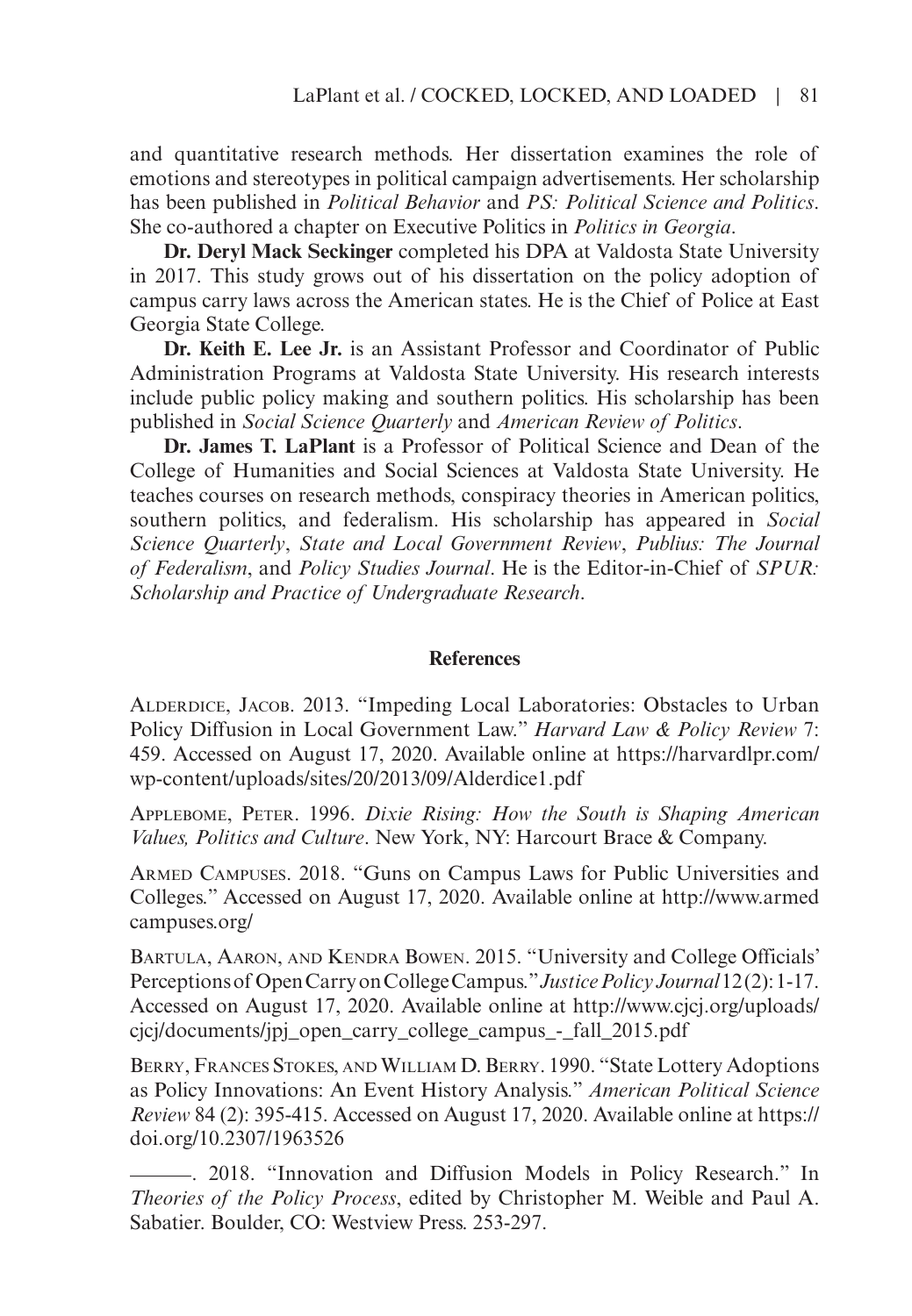Berry, William D., Evan J. Ringquist, Richard C. Fording, and Russell L. Hanson. 1998. "Measuring Citizen and Government Ideology in the American States." *American Journal of Political Science* 42 (1): 327-348. Accessed on August 17, 2020. Available online at <https://www.jstor.org/stable/2991759>

Boushey, Graeme. 2010. *Policy Diffusion Dynamics in America*. New York, NY: Cambridge University Press.

Butler, Daniel M., and Miguel M. Pereira. 2018. "TRENDS: How Does Partisanship Influence Policy Diffusion?" *Political Research Quarterly* 71 (4): 801-812. Accessed on August 17, 2020. Available online at [https://doi.](https://doi.org/10.1177/1065912918796314) [org/10.1177/1065912918796314](https://doi.org/10.1177/1065912918796314)

Butz, Adam M., Michael P. Fix, and Joshua L. Mitchell. 2015. "Policy Learning and the Diffusion of Stand-Your-Ground Laws." *Politics & Policy* 43 (3): 347-377. Accessed on August 17, 2020. Available online at [https://doi.](https://doi.org/10.1111/polp.12116) [org/10.1111/polp.12116](https://doi.org/10.1111/polp.12116)

Carter, Larry E., and James T. LaPlant. 1997. "Diffusion of Health Care Policy Innovation in the United States." *State and Local Government Review* 29 (1): 17-26. Accessed on August 17, 2020. Available online at [https://doi.](https://doi.org/10.1177/0160323x9702900102) [org/10.1177/0160323x9702900102](https://doi.org/10.1177/0160323x9702900102)

Cash, Wilbur J. 1941. *The Mind of the South*. New York, NY: Alfred A. Knopf.

Cohen, Dov, Joseph Vandello, Sylvia Puente, and Adrian Rantiall. 1999. "When you Call me that, Smile! How Norms for Politeness, Interactions Styles, and Aggression Work Together in Southern Culture." *Social Psychological Quarterly* 62 (3): 257-275. Accessed on August 17, 2020. Available online at <https://doi.org/10.2307/2695863>

Collinson, Stephen. 2015. "Obama on Oregon Shooting: 'Somehow this has become Routine.'" *CNN Politics* No. 02/2015. Accessed on August 17, 2020. Available online at [http://www.cnn.com/2015/10/01/politics/oregon-shooting](http://www.cnn.com/2015/10/01/politics/oregon-shooting-obama-response/)[obama-response/](http://www.cnn.com/2015/10/01/politics/oregon-shooting-obama-response/)

Declercq, EugeneR., Lisa L.Paine, Diana R. Simmes, and Jeanne F. DeJoseph. 1998. "State Regulation, Payment Policies, and Nurse-Midwife Services: Despite Recent Progress, Barriers Continue to Keep this Group of Providers from Improving Access to Care for the Nation's Vulnerable Populations." *Health Affairs* 17 (2): 190-200. Accessed on August 17, 2020. Available online at [https://](https://doi.org/10.1377/hlthaff.17.2.190) [doi.org/10.1377/hlthaff.17.2.190](https://doi.org/10.1377/hlthaff.17.2.190)

Federal Bureau of Investigation (FBI). 2010a. "Crime in the U.S.: Table 20." Accessed on August 17, 2020. Available online at [https://ucr.fbi.gov/crime](https://ucr.fbi.gov/crime-in-the-u.s/) [-in-the-u.s/](https://ucr.fbi.gov/crime-in-the-u.s/)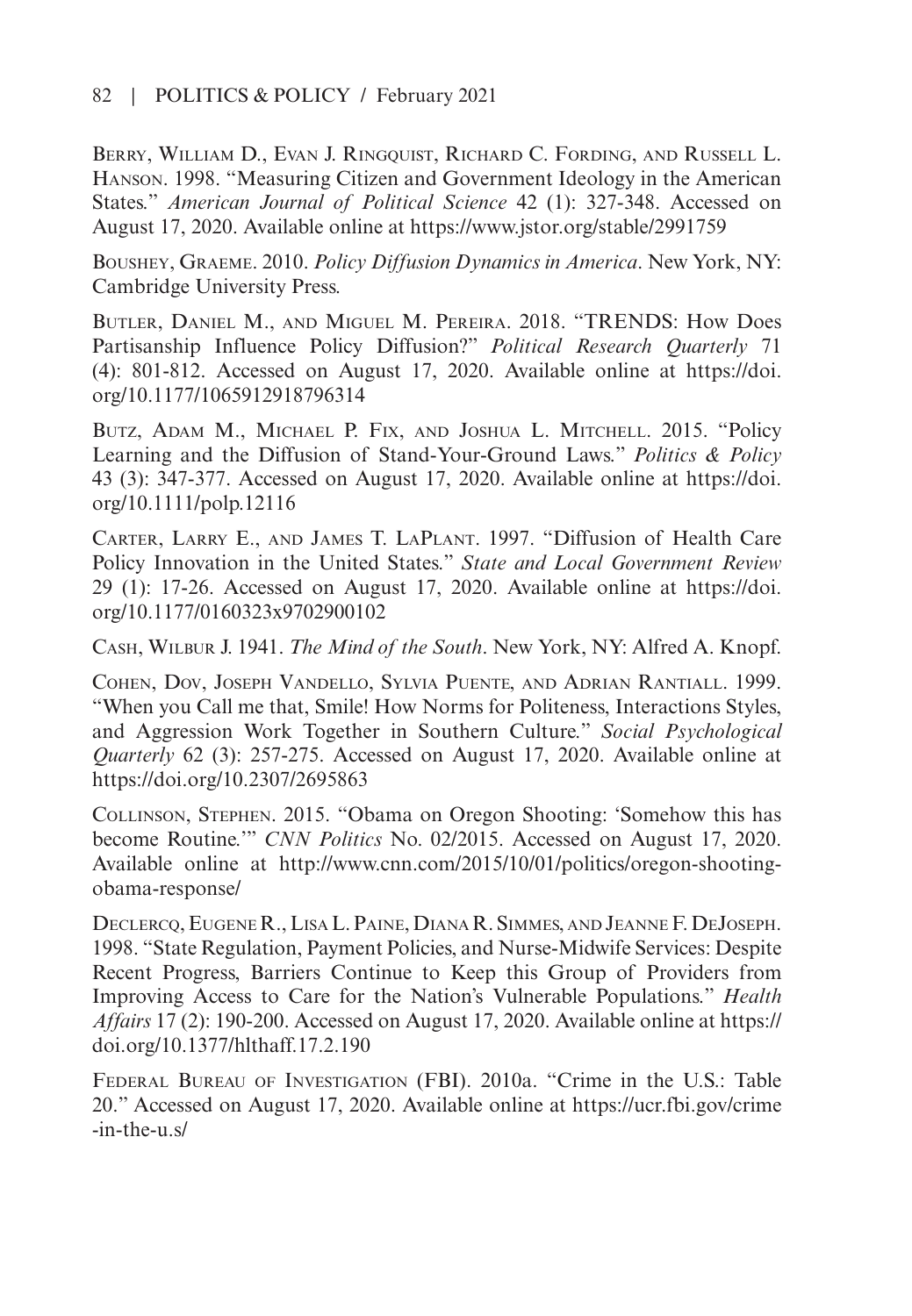. 2010b. "Total NICS Firearm Background Checks." *Uniform Crime Reports*. Accessed on August 17, 2020. Available online at [https://www.fbi.gov/](https://www.fbi.gov/file-repository/nics_firearm_checks_-_month_year.pdf/view) [file-repository/nics\\_firearm\\_checks\\_-\\_month\\_year.pdf/view](https://www.fbi.gov/file-repository/nics_firearm_checks_-_month_year.pdf/view)

Fording, Richard C., William D. Berry, Evan J. Ringquist, and Russell L. Hanson. 2018. "State Ideology Data." Accessed on August 17, 2020. Available online at <https://rcfording.wordpress.com/state-ideology-data/>

Giles, Michael W., and Melanie Buckner. 1993. "David Duke and Black Threat: An old Hypothesis Revisited." *Journal of Politics* 55 (3): 702-713. Accessed on August 17, 2020. Available online at<https://doi.org/10.2307/2131995>

 . 1996. "Beyond Racial Threat: Failure of an old Hypothesis in the New South: Comment." *Journal of Politics* 58 (4): 1171-1180. Accessed on August 17, 2020. Available online at <https://doi.org/10.2307/2960154>

Giles, Michael W., and Kaenan Hertz. 1994. "Racial Threat and Partisan Identification." *The American Political Science Review* 88 (2): 317-326. Accessed on August 17, 2020. Available online at <https://doi.org/10.2307/2944706>

Glaser, James M. 1994. "Back to the Black Belt: Racial Environment and White Racial Attitudes in the South." *Journal of Politics* 56 (1): 21-41. Accessed on August 17, 2020. Available online at <https://doi.org/10.2307/2132344>

Goss, Kristin A. 2015. "Defying the Odds on Gun Regulation: The Passage of Bipartisan Mental Health Laws across the States." *American Journal of Orthopsychiatry* 85 (3): 203-210. Accessed on August 17, 2020. Available online at <https://doi.org/10.1037/ort0000068>

Gray, Virginia. 1973. "Innovation in the States: A Diffusion Study." *American Political Science Review* 67 (4): 1174-1185. Accessed on August 17, 2020. Available online at<https://doi.org/10.2307/1956539>

Grossback, Lawrence J., Sean Nicholson-Crotty, and David A. M. Peterson. 2004. "Ideology and Learning in Policy Diffusion." *American Politics Research* 32 (5): 521-545. Accessed on August 17, 2020. Available online at [https://doi.](https://doi.org/10.1177/1532673x04263801) [org/10.1177/1532673x04263801](https://doi.org/10.1177/1532673x04263801)

Hackney, Sheldon. 1969. "Southern Violence." *The American Historical Review* 74 (3): 906-925. Accessed on August 17, 2020. Available online at [https://www.](https://www.jstor.org/stable/1873128) [jstor.org/stable/1873128](https://www.jstor.org/stable/1873128)

Hamm, Keith E., and Gary F. Moncrief. 2013. "Legislative Politics in the States." In *Politics in the American States: A Comparative Analysis*. 10th edition, edited by Virginia Gray, Russell L. Hanson, and Thad Kousser. Thousand Oaks, CA: CQ Press. 163-207.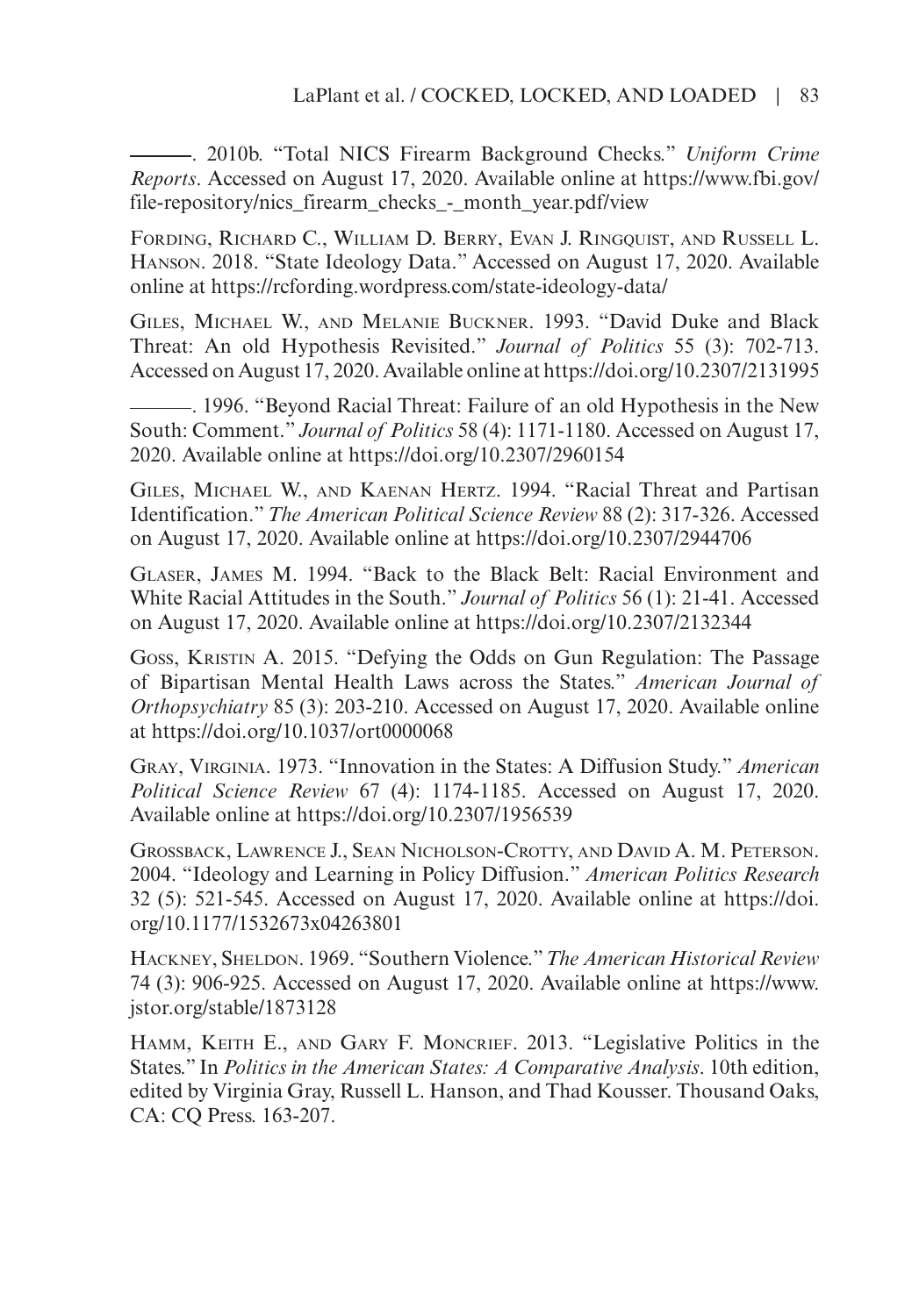HOLBROOK, THOMAS M., AND RAYMOND J. LARAJA. 2013. "Parties and Elections." In *Politics in the American States: A Comparative Analysis*, edited by Virginia Gray, Russell L. Hanson, and Thad Kousser. Thousand Oaks, CA: CQ Press. 63-104.

Johnson, David R., and Liang Zhang. 2020. "Intrastate and Interstate Influences on the Introduction and Enactment of Campus Carry Legislation, 2004-2016." *Educational Researcher* 49 (2): 114-124. Accessed on August 17, 2020. Available online at <https://doi.org/10.3102/0013189x20902121>

Jones, Matt. 2018. "After Virginia Tech Shooting, Gun Violence Still Claims Victims on College Campuses." *Collegiate Times* No. 10/2018. Accessed on August 17, 2020. Available online at [http://www.collegiatetimes.com/news/](http://www.collegiatetimes.com/news/after-virginia-tech-shooting-gun-violence-still-claims-victims-on/article_4c27a5f2-3a98-11e8-9165-4f568030151b.html) [after-virginia-tech-shooting-gun-violence-still-claims-victims-on/article\\_4c27a](http://www.collegiatetimes.com/news/after-virginia-tech-shooting-gun-violence-still-claims-victims-on/article_4c27a5f2-3a98-11e8-9165-4f568030151b.html) [5f2-3a98-11e8-9165-4f568030151b.html](http://www.collegiatetimes.com/news/after-virginia-tech-shooting-gun-violence-still-claims-victims-on/article_4c27a5f2-3a98-11e8-9165-4f568030151b.html)

Kahan, Dan M., and Donald Braman. 2003. "More Statistics, Less Persuasion: A Cultural Theory of Gun-Risk Perceptions." *The University of Pennsylvania Law Review* 151 (4): 1291-1327. Accessed on August 17, 2020. Available online at <https://www.jstor.org/stable/3312930>

Karch, Andrew. 2007. *Democratic Laboratories: Policy Diffusion among the American States*. Ann Arbor, MI: University of Michigan Press.

Key, V. O. 1949. *Southern Politics in State and Nation*. New York, NY: Random House.

Kim, Junseok, and Brian Gerber. 2005. "Bureaucratic Leverage over Policy Choice: Explaining the Dynamics of State-Level Reforms in Telecommunications Regulation." *Policy Studies Journal* 33 (4): 613-633. Accessed on August 17, 2020. Available online at <https://doi.org/10.1111/j.1541-0072.2005.00135.x>

King, James. 2015. "The Complications of Oregon's Guns-on-Campus Laws." *Vocativ* No. 01/2015. Accessed on August 17, 2020. Available online at [http://](http://www.vocativ.com/news/236421/the-complications-of-oregons-guns-on-campus-laws/) [www.vocativ.com/news/236421/the-complications-of-oregons-guns-on-campu](http://www.vocativ.com/news/236421/the-complications-of-oregons-guns-on-campus-laws/) [s-laws/](http://www.vocativ.com/news/236421/the-complications-of-oregons-guns-on-campus-laws/)

Lester, James P., James L. Franke, Ann O'M. Bowman, and Kenneth W. Kramer. 1983. "Hazardous Wastes, Politics, and Public Policy: A Comparative State Analysis." *The Western Political Quarterly* 36 (2): 257-285. Accessed on August 17, 2020. Available online at <https://www.jstor.org/stable/448242>

Lyons, Christina L. 2017. "Guns on Campus: Would They Make Colleges Safer?" *CQ Researcher* 27 (4): 1-25. Accessed on August 17, 2020. Available online at<http://library.cqpress.com/cqresearcher/cqresrre2017012700>

McLean, Dylan S., and Jason Sorens. 2019. "The Changing Ideological Politics of U.S. State Firearms Regulation." *Politics & Policy* 47 (4): 638-672. Accessed on August 17, 2020. Available online at<https://doi.org/10.1111/polp.12321>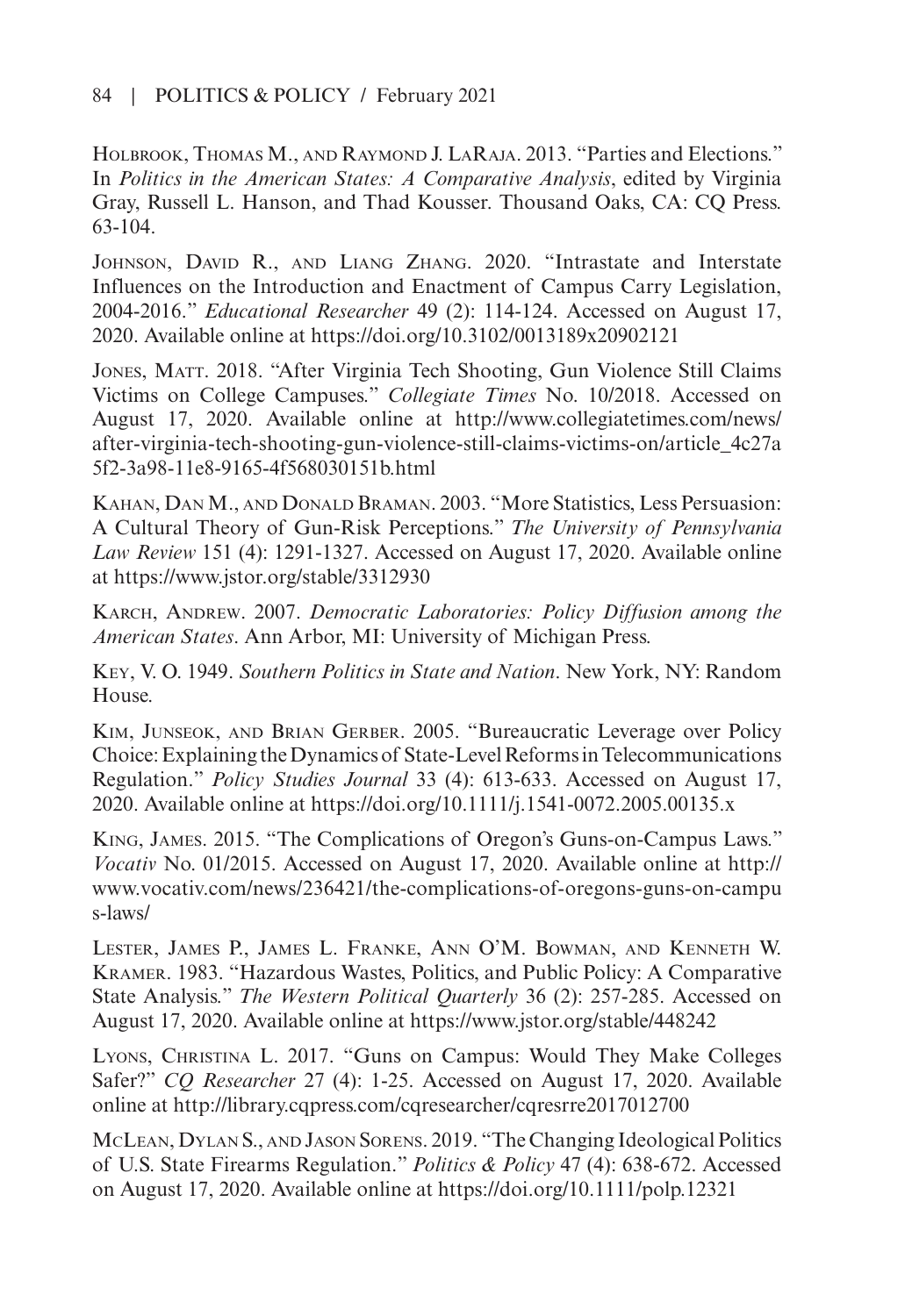MILLER, EDWARD ALAN. 2006. "Explaining Incremental and Non-Incremental Change: Medicaid Nursing Facility Reimbursement Policy, 1980-1998." *State Politics & Policy Quarterly* 6 (2): 117-150. Accessed on August 17, 2020. Available online at <https://doi.org/10.1177/153244000600600201>

Mixon, Franklin G. Jr, and M. Troy Gibson. 2001. "The Retention of State Level Concealed Handgun Laws: Empirical Evidence from Interest Group and Legislative Models." *Public Choice* 107 (1-2): 1-20. Accessed on August 17, 2020. Available online at<https://doi.org/10.1023/a:1010399028658>

Mooney, Christopher Z., and Mei-Hsien Lee. 1999. "The Temporal Diffusion of Morality Policy: The Case of Death Penalty Legislation in the American States." *Policy Studies Journal* 27 (4): 766-780. Accessed on August 17, 2020. Available online at<https://doi.org/10.1111/j.1541-0072.1999.tb02002.x>

National Center for Education Statistics. 2010. "College Enrollment Rates." Accessed on August 17, 2020. Available online at [https://nces.ed.gov/programs/](https://nces.ed.gov/programs/coe/indicator_cpb.asp) [coe/indicator\\_cpb.asp](https://nces.ed.gov/programs/coe/indicator_cpb.asp)

NATIONAL CONFERENCE OF STATE LEGISLATURES. 2018. "Guns on Campus: Overview." No. 14/2018. Accessed on August 17, 2020. Available online at [http://](http://www.ncsl.org/research/education/guns-on-campus-oveview.aspx) [www.ncsl.org/research/education/guns-on-campus-oveview.aspx](http://www.ncsl.org/research/education/guns-on-campus-oveview.aspx)

NICE, DAVID C. 1994. *Policy Innovation in State Government*. Ames, IA: Iowa State University Press.

Nisbett, Richard E., and Dov Cohen. 1996. *Culture of Honor: The Psychology of Violence in the South*. Boulder, CO: Westview Press.

PEARSON-MERKOWITZ, SHANNA, AND JOSHUA J. DYCK. 2017. "Crime and Partisanship: How Party ID Muddles Reality, Perception, and Policy Attitudes on Crime and Guns." *Social Science Quarterly* 98 (2): 443-454. Accessed on August 17, 2020. Available online at <https://doi.org/10.1111/ssqu.12417>

Peffley, Mark, and Jon Hurwitz. 2010. *Justice in America: The Separate Realities for Whites and Blacks*. Cambridge, UK: Cambridge University Press.

Pelz, Mikael. 2015. "State Policy Regimes and Charter School Performance." *Journal of School Choice* 9 (3): 330-353. Accessed on August 17, 2020. Available online at <https://doi.org/10.1080/15582159.2015.1061382>

Project Vote Smart. 2010. "National Guns Special Interest Groups." Accessed on August 17, 2020. Available online at [https://votesmart.org/interest-groups/](https://votesmart.org/interest-groups/NA/37#.XRI99iUpCaM) [NA/37#.XRI99iUpCaM](https://votesmart.org/interest-groups/NA/37#.XRI99iUpCaM)

Reich, Gary, and Jay Barth. 2017. "Planting in Fertile Soil: The National Rifle Association and State Firearms Legislation." *Social Science Quarterly* 98 (2): 485-499. Accessed on August 17, 2020. Available online at [https://doi.](https://doi.org/10.1111/ssqu.12423) [org/10.1111/ssqu.12423](https://doi.org/10.1111/ssqu.12423)